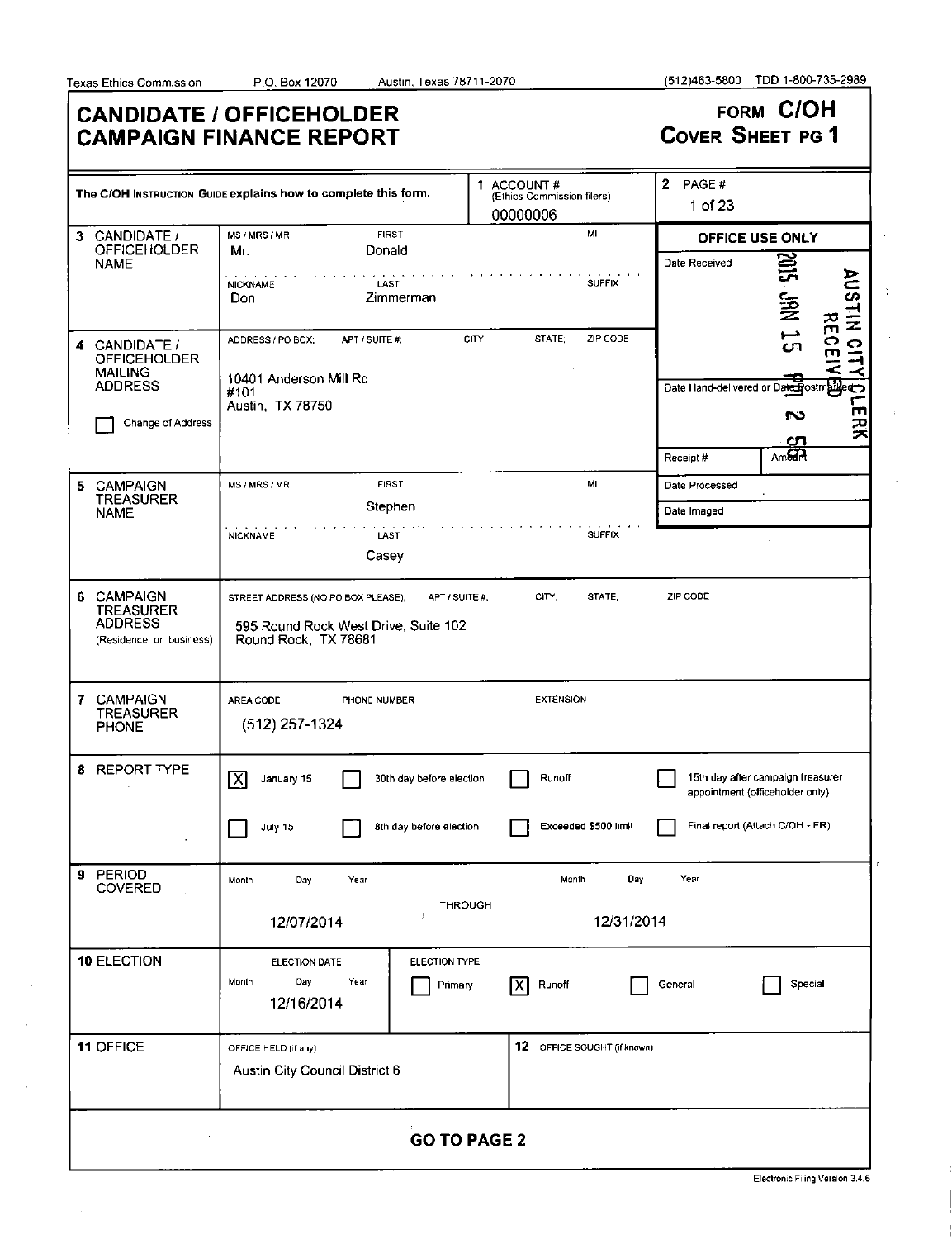Texas Ethics Commission P.O. Box 12070 Austin, Texas 78711-2070 (512)463-5800 TDD 1-800-735-2989

# **CANDIDATE / OFFICEHOLDER REPORT: SUPPORT & TOTALS**

**FORM C/OH COVER SHEET PG 2** 

| 13 C/OH NAME Zimmerman, Donald (Mr.)                                                                                                             |                                                                                                                                           |                                                                                                                                                                                                                                                                                                                                                      | 14 ACCOUNT#<br>00000006                | (Ethics Commission filers) |
|--------------------------------------------------------------------------------------------------------------------------------------------------|-------------------------------------------------------------------------------------------------------------------------------------------|------------------------------------------------------------------------------------------------------------------------------------------------------------------------------------------------------------------------------------------------------------------------------------------------------------------------------------------------------|----------------------------------------|----------------------------|
| <b>15 NOTICE</b><br><b>FROM</b>                                                                                                                  |                                                                                                                                           | This box is for notice of political expenditures by political committees to support the candidate / officeholder. These expenditures may<br>have been made without the candidate's or officeholder's knowledge or consent. Candidates and officeholders are required to report this<br>information only if they receive notice of such expenditures. |                                        |                            |
| <b>POLITICAL</b><br>COMMITTEE(S)                                                                                                                 | <b>COMMITTEE TYPE</b>                                                                                                                     | <b>COMMITTEE NAME</b>                                                                                                                                                                                                                                                                                                                                |                                        |                            |
|                                                                                                                                                  | <b>GENERAL</b>                                                                                                                            | <b>COMMITTEE ADDRESS</b>                                                                                                                                                                                                                                                                                                                             |                                        |                            |
|                                                                                                                                                  | <b>SPECIFIC</b>                                                                                                                           | COMMITTEE CAMPAIGN TREASURER NAME                                                                                                                                                                                                                                                                                                                    |                                        |                            |
| additional pages                                                                                                                                 |                                                                                                                                           | COMMITTEE CAMPAIGN TREASURER ADDRESS                                                                                                                                                                                                                                                                                                                 |                                        |                            |
|                                                                                                                                                  |                                                                                                                                           |                                                                                                                                                                                                                                                                                                                                                      |                                        |                            |
| <b>16 CONTRIBUTION</b><br><b>TOTALS</b>                                                                                                          | TOTAL POLITICAL CONTRIBUTIONS OF \$50 OR LESS (OTHER THAN<br>1.<br>50.00<br>S<br>PLEDGES, LOANS, OR GUARANTEES OF LOANS), UNLESS ITEMIZED |                                                                                                                                                                                                                                                                                                                                                      |                                        |                            |
|                                                                                                                                                  | TOTAL POLITICAL CONTRIBUTIONS<br>2.<br>S<br>4,985.00<br>(OTHER THAN PLEDGES, LOANS, OR GUARANTEES OF LOANS)                               |                                                                                                                                                                                                                                                                                                                                                      |                                        |                            |
| <b>EXPENDITURE</b><br>TOTALS                                                                                                                     | TOTAL POLITICAL EXPENDITURES OF \$100 OR LESS, UNLESS ITEMIZED<br>3.<br>Ŝ<br>0.00                                                         |                                                                                                                                                                                                                                                                                                                                                      |                                        |                            |
|                                                                                                                                                  | 4.                                                                                                                                        | TOTAL POLITICAL EXPENDITURES                                                                                                                                                                                                                                                                                                                         | S                                      | 14,334.98                  |
| <b>CONTRIBUTION</b><br><b>BALANCE</b>                                                                                                            | 5.                                                                                                                                        | TOTAL POLITICAL CONTRIBUTIONS MAINTAINED AS OF THE<br>LAST DAY OF THE REPORTING PERIOD                                                                                                                                                                                                                                                               | S                                      | 1,968.74                   |
| <b>OUTSTANDING</b><br><b>LOAN TOTALS</b>                                                                                                         | 6.                                                                                                                                        | TOTAL PRINCIPAL AMOUNT OF ALL OUTSTANDING LOANS AS OF THE<br>LAST DAY OF THE REPORTING PERIOD                                                                                                                                                                                                                                                        | \$                                     | 20,000.00                  |
| 17 AFFIDAVIT<br><b>FRANCISCO</b>                                                                                                                 |                                                                                                                                           | I swear, or affirm, under penalty of perjury, that the accompanying report<br>is true and correct and includes all information required to be reported by<br><b>AMBER ALEMAN</b><br>me under Title 15, Election Code.<br><b>NOTARY PUBLIC</b><br><b>STATE OF TEXAS</b><br><b>MY COMM. EXP 2/7/18</b>                                                 | Signature of Candidate or Officeholder |                            |
|                                                                                                                                                  | AFFIX NOTARY STAMP / SEAL ABOVE                                                                                                           |                                                                                                                                                                                                                                                                                                                                                      | this the                               |                            |
| Sworn to and subscribed before me, by the said <u>(IOM Zim MUMAM</u><br>day<br>__ , to certify which, witness my hand and seal of office.<br>20. |                                                                                                                                           |                                                                                                                                                                                                                                                                                                                                                      |                                        |                            |
| Signature of officer administering oath                                                                                                          | MAM                                                                                                                                       | eman<br>Print name of officer administering oath                                                                                                                                                                                                                                                                                                     | Title of officer administering oath    | ary Public                 |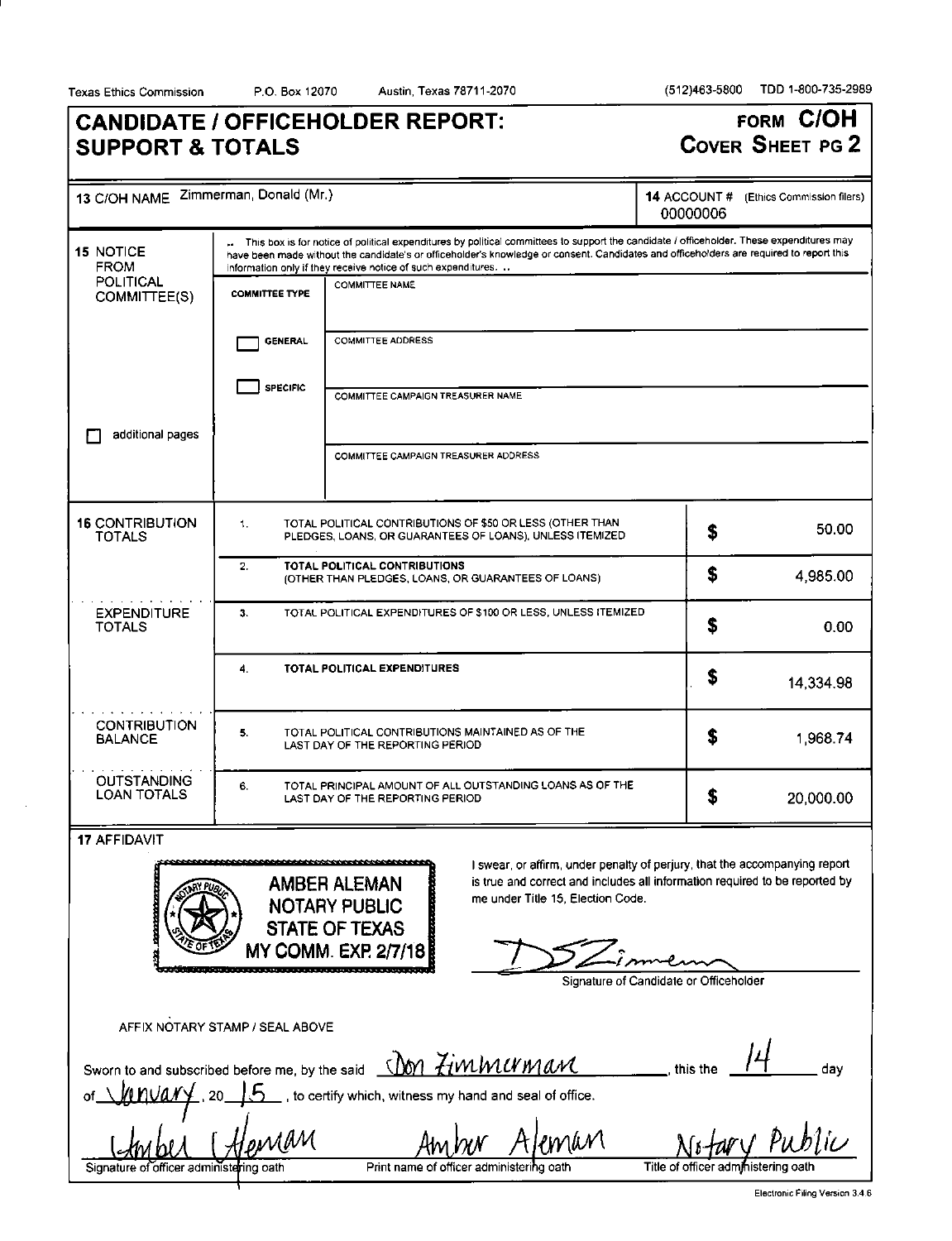## **POLITICAL CONTRIBUTIONS OTHER THAN PLEDGES OR LOANS**

|    |                       | The INSTRUCTION GUIDE explains how to complete this form.                                        |                                               | 1 PAGE $#$                            | Schedule: 1/6 Report: 3/23                                                             |
|----|-----------------------|--------------------------------------------------------------------------------------------------|-----------------------------------------------|---------------------------------------|----------------------------------------------------------------------------------------|
| 2  | <b>FILER NAME</b>     | Zimmerman, Donald (Mr.)                                                                          |                                               | 3 ACCOUNT#<br>00000006                | (Ethics Commission filers)                                                             |
|    | Date                  | 5 Full name of contributor $\Box$ out-of-state PAC (ID#<br>Arman, Justin (Mr.)                   |                                               | 7 Amount of<br>contribution (\$)      | I 8<br>In-kind contribution<br>description (if applicable)<br>District 6 issue polling |
|    | 12/10/2014            | City; State; Zip Code<br>6 Contributor address;<br>2052 Club Crossing<br>New Braunfels, TX 78130 |                                               | \$350.00                              |                                                                                        |
|    |                       |                                                                                                  |                                               |                                       | (If travel outside of Texas, complete Schedule T)                                      |
| 9. | <b>Business Owner</b> | Principal occupation / Job title (See Instructions)                                              | 10 Employer (See Instructions)<br>Self        |                                       |                                                                                        |
|    | Date                  | Full name of contributor $\Box$ out-of-state PAC (ID#<br>Axford, Mark (Mr.)                      |                                               | Amount of<br>contribution (\$)        | In-kind contribution<br>description (if applicable)                                    |
|    | 12/08/2014            | Contributor address:<br>City: State: Zip Code<br>1108 Nicholson<br>Houston, TX 77008             |                                               | \$100.00                              |                                                                                        |
|    |                       |                                                                                                  |                                               |                                       | (If travel outside of Texas, complete Schedule T) [                                    |
|    | President             | Principal occupation / Job title (See Instructions)                                              | <b>Employer (See Instructions)</b>            | <b>Axford Turbine Consultants LLC</b> |                                                                                        |
|    | Date                  | Full name of contributor $\Box$ out-of-state PAC (ID#<br>Benson, Dwight (Mr.)                    |                                               | Amount of<br>contribution (\$)        | In-kind contribution<br>description (if applicable)                                    |
|    | 12/15/2014            | City; State; Zip Code<br>Contributor address;<br>11617 Misty White Dr.<br>Austin, TX 78717       |                                               | \$100.00                              |                                                                                        |
|    |                       |                                                                                                  |                                               |                                       | (If travel outside of Texas, complete Schedule T)                                      |
|    | Retired               | Principal occupation / Job title (See Instructions)                                              | Employer (See Instructions)<br>Retired        |                                       |                                                                                        |
|    | Date                  | $\Box$ out-of-state PAC (ID#<br>Full name of contributor<br>Bogdon, Robin (Mrs.)                 |                                               | Amount of<br>contribution (\$)        | In-kind contribution<br>description (if applicable)                                    |
|    | 12/16/2014            | City; State; Zip Code<br>Contributor address;<br>10600 Beckwood Dr.<br>Austin, TX 78726          |                                               | \$100.00                              |                                                                                        |
|    |                       |                                                                                                  |                                               |                                       | (If travel outside of Texas, complete Schedule T)                                      |
|    | Info Requested        | Principal occupation / Job title (See Instructions)                                              | Employer (See Instructions)<br>Info Requested |                                       |                                                                                        |
|    | Date                  | □ out-of-state PAC (ID#<br>Full name of contributor<br>DeGinder, Virginia (Mrs.)                 |                                               | Amount of<br>contribution (\$)        | In-kind contribution<br>description (if applicable)                                    |
|    | 12/12/2014            | City; State; Zip Code<br>Contributor address;<br>4111 Ridgeline Drive<br>Austin, TX 78731        |                                               | \$25.00                               |                                                                                        |
|    |                       |                                                                                                  |                                               |                                       | (If travel outside of Texas, complete Schedule T)                                      |
|    | Info Requested        | Principal occupation / Job title (See Instructions)                                              | Employer (See Instructions)<br>Info Requested |                                       |                                                                                        |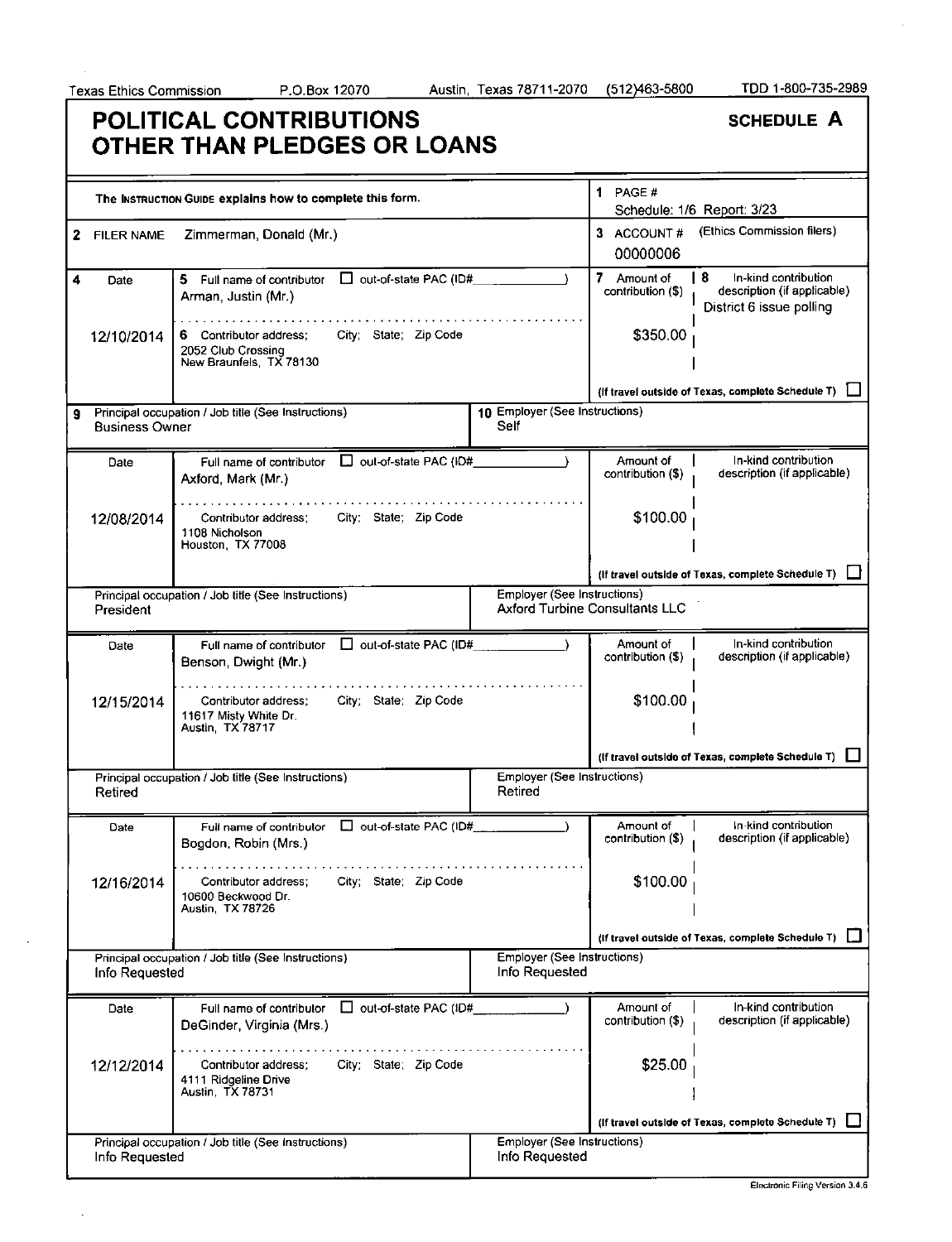# **POLITICAL CONTRIBUTIONS OTHER THAN PLEDGES OR LOANS**

|   |                   | The INSTRUCTION GUIDE explains how to complete this form.                                          |                                                              | 1 PAGE#                          | Schedule: 2/6 Report: 4/23                                |
|---|-------------------|----------------------------------------------------------------------------------------------------|--------------------------------------------------------------|----------------------------------|-----------------------------------------------------------|
| 2 | <b>FILER NAME</b> | Zimmerman, Donald (Mr.)                                                                            |                                                              | 3 ACCOUNT#<br>00000006           | (Ethics Commission filers)                                |
| 4 | Date              | □ out-of-state PAC (ID#<br>5 Full name of contributor<br>Gardner, Joe (Mr.)                        |                                                              | 7 Amount of<br>contribution (\$) | 18<br>In-kind contribution<br>description (if applicable) |
|   | 12/14/2014        | City; State; Zip Code<br>6 Contributor address;<br>815 Brazos Street #A182<br>Austin, TX 78701     |                                                              | \$100.00                         |                                                           |
|   |                   |                                                                                                    |                                                              |                                  | (If travel outside of Texas, complete Schedule T)         |
| 9 | <b>CPA</b>        | Principal occupation / Job title (See Instructions)                                                | 10 Employer (See Instructions)<br>Self                       |                                  |                                                           |
|   | Date              | Full name of contributor $\Box$ out-of-state PAC (ID# $\Box$<br>Gore, Rex (Mr.)                    |                                                              | Amount of<br>contribution (\$)   | In-kind contribution<br>description (if applicable)       |
|   | 12/08/2014        | Contributor address;<br>City; State; Zip Code<br>4825 Eagle Feather<br>Austin, TX 78745            |                                                              | \$350.00                         |                                                           |
|   |                   |                                                                                                    |                                                              |                                  | (If travel outside of Texas, complete Schedule T)         |
|   | President         | Principal occupation / Job title (See Instructions)                                                | Employer (See Instructions)<br>PJS of Texas                  |                                  |                                                           |
|   | Date              | Full name of contributor   out-of-state PAC (ID#<br>Gregory, Bob and Kay (Mr.)                     |                                                              | Amount of<br>contribution (\$)   | In-kind contribution<br>description (if applicable)       |
|   | 12/16/2014        | City; State; Zip Code<br>Contributor address:<br>2939 Westlake Cv.<br>Austin, TX 78746             |                                                              | \$700.00                         |                                                           |
|   |                   |                                                                                                    |                                                              |                                  | (If travel outside of Texas, complete Schedule T)         |
|   | Owner/CEO         | Principal occupation / Job title (See Instructions)                                                | Employer (See Instructions)<br><b>Texas Disposal Systems</b> |                                  |                                                           |
|   | Date              | □ out-of-state PAC (ID#<br>Full name of contributor<br>Hall, Harrell Glenn (Mr.)                   |                                                              | Amount of<br>contribution (\$)   | In-kind contribution<br>description (if applicable)       |
|   | 12/09/2014        | . <i>.</i><br>City; State; Zip Code<br>Contributor address;<br>4901 Pony Chase<br>Austin, TX 78727 |                                                              | \$200.00                         |                                                           |
|   |                   |                                                                                                    |                                                              |                                  | (If travel outside of Texas, complete Schedule T)         |
|   | Attorney          | Principal occupation / Job title (See Instructions)                                                | Employer (See Instructions)<br>TCEQ                          |                                  |                                                           |
|   | Date              | out-of-state PAC (ID#<br>Full name of contributor<br>Hilton, Kerry (Mr.)                           |                                                              | Amount of<br>contribution (\$)   | In-kind contribution<br>description (if applicable)       |
|   | 12/16/2014        | City; State; Zip Code<br>Contributor address;<br>10752 Yorktown Trail<br>Austin, TX 78726          |                                                              | \$60.00                          |                                                           |
|   |                   |                                                                                                    |                                                              |                                  | (If travel outside of Texas, complete Schedule T)         |
|   | Info requested    | Principal occupation / Job title (See Instructions)                                                | <b>Employer (See Instructions)</b><br>Info requested         |                                  |                                                           |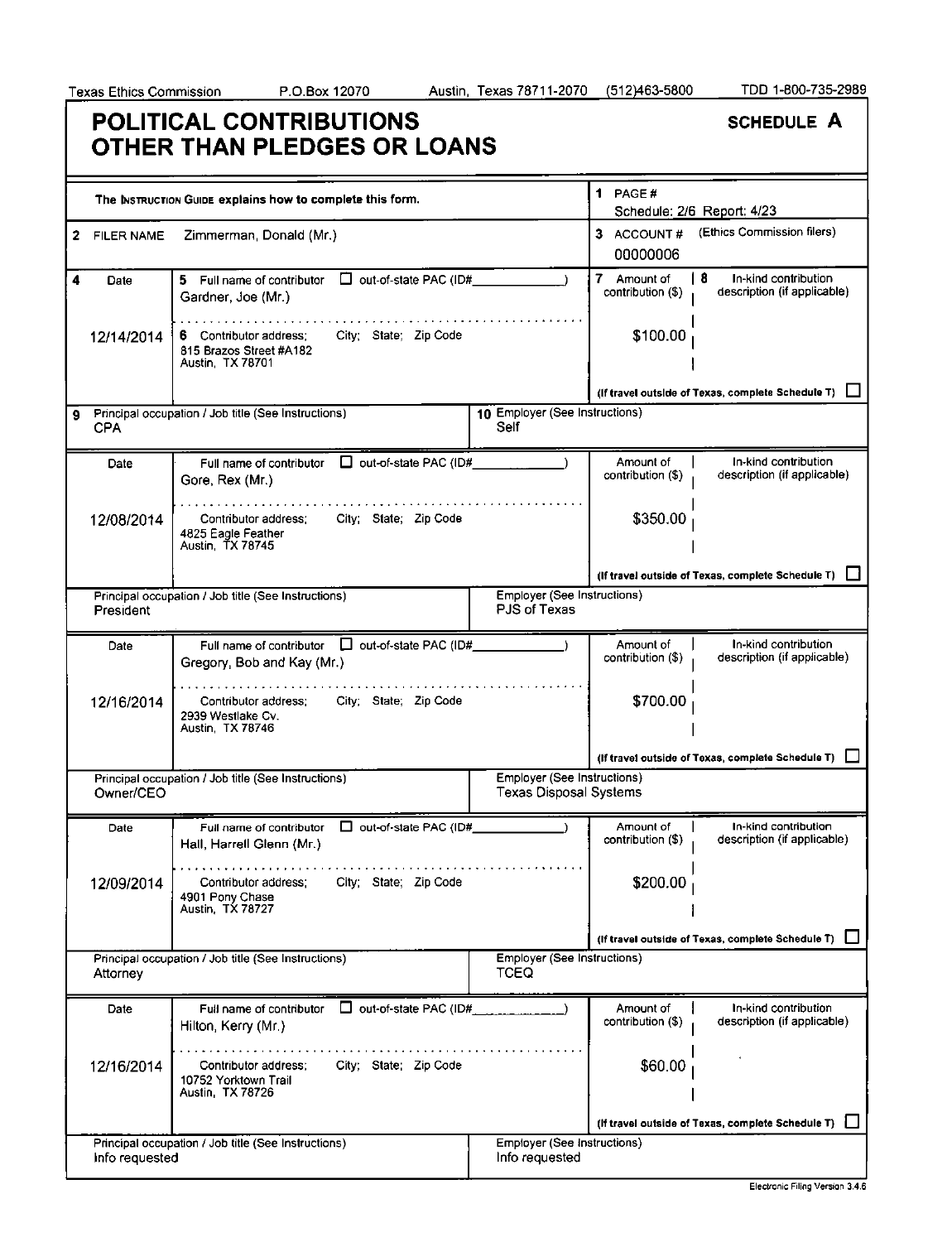| <b>POLITICAL CONTRIBUTIONS</b> |  |
|--------------------------------|--|
| OTHER THAN PLEDGES OR LOANS    |  |

|   |                           | The INSTRUCTION GUIDE explains how to complete this form.                                     |                                                         | 1 PAGE $#$                       | Schedule: 3/6 Report: 5/23                                 |
|---|---------------------------|-----------------------------------------------------------------------------------------------|---------------------------------------------------------|----------------------------------|------------------------------------------------------------|
| 2 | <b>FILER NAME</b>         | Zimmerman, Donald (Mr.)                                                                       |                                                         | 3 ACCOUNT#<br>00000006           | (Ethics Commission filers)                                 |
| 4 | Date                      | 5 Full name of contributor □ out-of-state PAC (ID#_________<br>Hotze, Patrick (Mr.)           |                                                         | 7 Amount of<br>contribution (\$) | l 8<br>In-kind contribution<br>description (if applicable) |
|   | 12/10/2014                | 6 Contributor address:<br>City: State; Zip Code<br>3603 Murillo Circle<br>Austin, TX 78703    |                                                         | \$350.00                         |                                                            |
|   |                           |                                                                                               |                                                         |                                  | (If travel outside of Texas, complete Schedule T)          |
|   | Attorney                  | Principal occupation / Job title (See Instructions)                                           | 10 Employer (See Instructions)<br>Self                  |                                  |                                                            |
|   | Date                      | Full name of contributor $\Box$ out-of-state PAC (ID#<br>Krishnaswamy, Shekar (Mr.)           |                                                         | Amount of<br>contribution (\$)   | In-kind contribution<br>description (if applicable)        |
|   | 12/14/2014                | City; State; Zip Code<br>Contributor address:<br>11010 Crossland Dr.<br>Austin, TX 78726      |                                                         | \$100.00                         |                                                            |
|   |                           |                                                                                               |                                                         |                                  | (If travel outside of Texas, complete Schedule T) [        |
|   | Engineer                  | Principal occupation / Job title (See Instructions)                                           | Employer (See Instructions)<br><b>Applied Materials</b> |                                  |                                                            |
|   | Date                      | Full name of contributor $\Box$ out-of-state PAC (ID#<br>Lodwick, Jim (Mr.)                   |                                                         | Amount of<br>contribution (\$)   | In-kind contribution<br>description (if applicable)        |
|   | 12/08/2014                | City; State; Zip Code<br>Contributor address;<br>7710 Shadyrock Dr.<br>Austin, TX 78731       |                                                         | \$150.00                         |                                                            |
|   |                           |                                                                                               |                                                         |                                  | (If travel outside of Texas, complete Schedule T)          |
|   | Investor                  | Principal occupation / Job title (See Instructions)                                           | <b>Employer (See Instructions)</b><br>Self              |                                  |                                                            |
|   | Date                      | Full name of contributor $\Box$ out-of-state PAC (ID#<br>Lutz, Will (Mr.)                     |                                                         | Amount of<br>contribution (\$)   | In-kind contribution<br>description (if applicable)        |
|   | 12/15/2014                | City; State; Zip Code<br>Contributor aggress;<br>1900 Scofield Ridge Pkwy<br>Austin, TX 78727 |                                                         | \$60.00                          |                                                            |
|   |                           |                                                                                               |                                                         |                                  | (If travel outside of Texas, complete Schedule T)          |
|   | <b>Program Specialist</b> | Principal occupation / Job title (See Instructions)                                           | Employer (See Instructions)<br><b>State of Texas</b>    |                                  |                                                            |
|   | Date                      | out-of-state PAC (ID#<br>Full name of contributor<br>Lynch, Michele (Mrs.)                    |                                                         | Amount of<br>contribution (\$)   | In-kind contribution<br>description (if applicable)        |
|   | 12/08/2014                | City; State; Zip Code<br>Contributor address:<br>2634 Cascade Falls Dr.<br>Austin, TX 78738   |                                                         | \$50.00                          |                                                            |
|   |                           |                                                                                               |                                                         |                                  | (If travel outside of Texas, complete Schedule T)          |
|   | Info requested            | Principal occupation / Job title (See Instructions)                                           | Employer (See Instructions)<br>Info requested           |                                  |                                                            |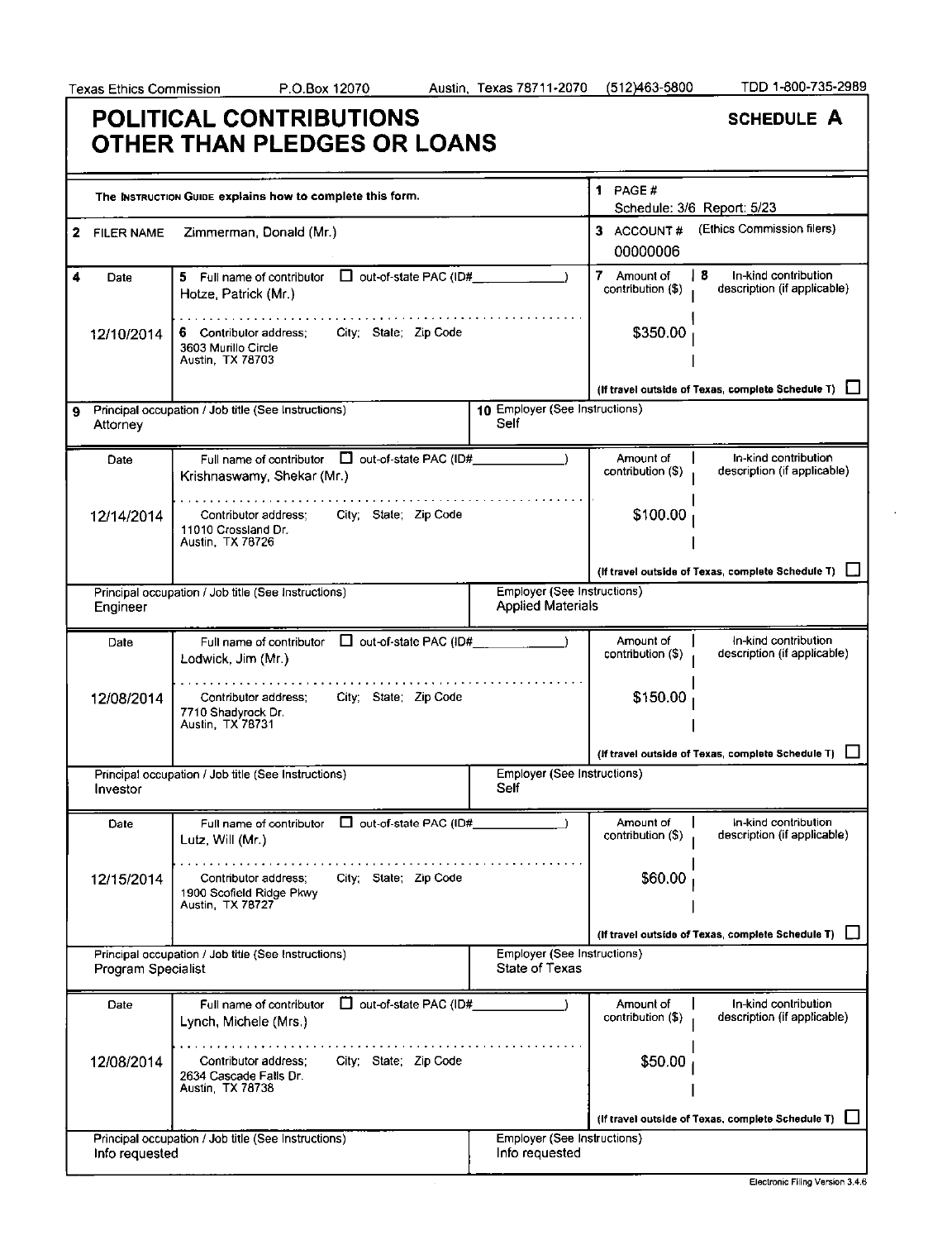## **POLITICAL CONTRIBUTIONS OTHER THAN PLEDGES OR LOANS**

|   |                          | The INSTRUCTION GUIDE explains how to complete this form.                                           |                                                       | 1 PAGE $#$                         | Schedule: 4/6 Report: 6/23                                 |
|---|--------------------------|-----------------------------------------------------------------------------------------------------|-------------------------------------------------------|------------------------------------|------------------------------------------------------------|
|   | 2 FILER NAME             | Zimmerman, Donald (Mr.)                                                                             |                                                       | 3 ACCOUNT#<br>00000006             | (Ethics Commission filers)                                 |
| 4 | Date                     | 5 Full name of contributor $\Box$ out-of-state PAC (ID#<br>Medure, Robert (Mr.)                     |                                                       | 7 Amount of<br>contribution (\$)   | 8 I<br>In-kind contribution<br>description (if applicable) |
|   | 12/16/2014               | City; State: Zip Code<br>6 Contributor address;<br>1024 Cashew Ln.<br>Austin, TX 78613              |                                                       | \$50.00                            |                                                            |
|   |                          |                                                                                                     |                                                       |                                    | (If travel outside of Texas, complete Schedule T)          |
| 9 | Engineer                 | Principal occupation / Job title (See Instructions)                                                 | 10 Employer (See Instructions)<br>Self                |                                    |                                                            |
|   | Date                     | Full name of contributor $\Box$ out-of-state PAC (ID#<br>Metcalfe, Steven and Sally                 |                                                       | Amount of<br>contribution (\$)     | In-kind contribution<br>description (if applicable)        |
|   | 12/08/2014               | Contributor address;<br>City; State; Zip Code<br>388 Cortona Dr.<br>Austin, TX 78746                |                                                       | \$50.00                            |                                                            |
|   |                          |                                                                                                     |                                                       |                                    | (If travel outside of Texas, complete Schedule T) [        |
|   |                          | Principal occupation / Job title (See Instructions)                                                 | <b>Employer (See Instructions)</b>                    |                                    |                                                            |
|   | Attorney                 |                                                                                                     |                                                       | Metcalfe Wolff Stuart Williams LLP |                                                            |
|   | Date                     | Full name of contributor<br>$\Box$ out-of-state PAC (ID#<br>Perry, Chris (Mr.)                      |                                                       | Amount of<br>contribution (\$)     | In-kind contribution<br>description (if applicable)        |
|   | 12/11/2014               | City; State; Zip Code<br>Contributor address;<br>1004 Quail Ridge Dr.<br>Dripping Springs, TX 78620 |                                                       | \$60.00                            |                                                            |
|   |                          |                                                                                                     |                                                       |                                    | (If travel outside of Texas, complete Schedule T)          |
|   | <b>Energy Consultant</b> | Principal occupation / Job title (See Instructions)                                                 | Employer (See Instructions)<br>Windhorse Energy, Inc. |                                    |                                                            |
|   | Date                     | Full name of contributor $\Box$ out-of-state PAC (ID#<br>Pool, Joe (Mr.)                            |                                                       | Amount of<br>contribution (\$)     | In-kind contribution<br>description (if applicable)        |
|   | 12/08/2014               | Contributor address;<br>City; State; Zip Code<br>3800 Creek Rd.<br>Dripping Springs, TX 78620       |                                                       | \$100.00                           |                                                            |
|   |                          |                                                                                                     |                                                       |                                    | (If travel outside of Texas, complete Schedule T)          |
|   | Attorney                 | Principal occupation / Job title (See Instructions)                                                 | <b>Employer (See Instructions)</b><br>Self            |                                    |                                                            |
|   | Date                     | $\Box$ out-of-state PAC (ID#<br>Full name of contributor<br>Rupar, James (Mr.)                      |                                                       | Amount of<br>contribution (\$)     | In-kind contribution<br>description (if applicable)        |
|   | 12/08/2014               | City; State; Zip Code<br>Contributor address:<br>3533 Wheeler St.<br>Dallas, TX 75209               |                                                       | \$30.00                            |                                                            |
|   |                          |                                                                                                     |                                                       |                                    | (If travel outside of Texas, complete Schedule T)          |
|   | Trader                   | Principal occupation / Job title (See Instructions)                                                 | <b>Employer (See Instructions)</b><br>Ns.             |                                    |                                                            |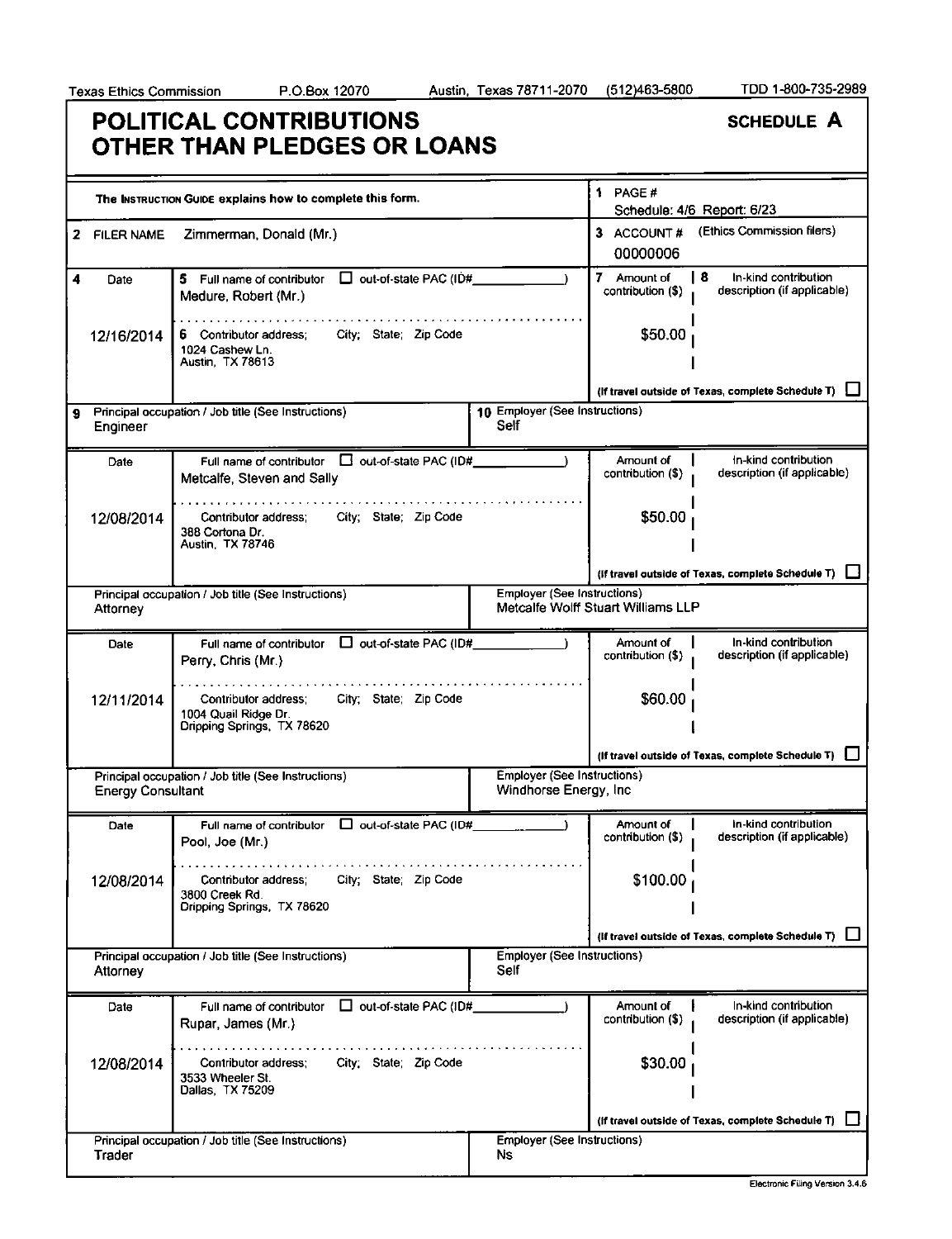## **POLITICAL CONTRIBUTIONS OTHER THAN PLEDGES OR LOANS**

|   |                               | The INSTRUCTION GUIDE explains how to complete this form.                                             |                                                         | 1 PAGE#                          | Schedule: 5/6 Report: 7/23                                |
|---|-------------------------------|-------------------------------------------------------------------------------------------------------|---------------------------------------------------------|----------------------------------|-----------------------------------------------------------|
| 2 | <b>FILER NAME</b>             | Zimmerman, Donald (Mr.)                                                                               |                                                         | 3 ACCOUNT#<br>00000006           | (Ethics Commission filers)                                |
| 4 | Date                          | 5 Full name of contributor $\Box$ out-of-state PAC (ID#<br>Sharma, Akash (Mr.)                        |                                                         | 7 Amount of<br>contribution (\$) | -8<br>In-kind contribution<br>description (if applicable) |
|   | 12/09/2014                    | City; State: Zip Code<br>6 Contributor address;<br>74 Julius St.<br>Austin, TX 78750                  |                                                         | \$200.00                         |                                                           |
|   |                               |                                                                                                       |                                                         |                                  | (If travel outside of Texas, complete Schedule T)         |
| 9 | Engineer                      | Principal occupation / Job title (See Instructions)                                                   | 10 Employer (See Instructions)<br>LPS, Inc.             |                                  |                                                           |
|   | Date                          | Full name of contributor   out-of-state PAC (ID#<br>Southwell, Brent (Mr.)                            |                                                         | Amount of<br>contribution (\$)   | In-kind contribution<br>description (if applicable)       |
|   | 12/08/2014                    | City; State; Zip Code<br>Contributor address:<br>3655 Glen Haven Blvd.<br>Houston, TX 77025           |                                                         | \$350.00                         |                                                           |
|   |                               |                                                                                                       |                                                         |                                  | (If travel outside of Texas, complete Schedule T)         |
|   |                               | Principal occupation / Job title (See Instructions)                                                   | <b>Employer (See Instructions)</b>                      |                                  |                                                           |
|   | CEO                           |                                                                                                       | PJS of Houstin, Inc.                                    |                                  |                                                           |
|   | Date                          | Full name of contributor $\Box$ out-of-state PAC (ID#<br>Taff, Willeford (Mr.)                        |                                                         | Amount of<br>contribution (\$)   | In-kind contribution<br>description (if applicable)       |
|   | 12/08/2014                    | City; State; Zip Code<br>Contributor address:<br>1951 Hunter Road, Apt. 10201<br>San Marcos, TX 78666 |                                                         | \$40.00                          |                                                           |
|   |                               |                                                                                                       |                                                         |                                  | (If travel outside of Texas, complete Schedule T)         |
|   | Hand                          | Principal occupation / Job title (See Instructions)                                                   | <b>Employer (See Instructions)</b><br><b>Boss Oil</b>   |                                  |                                                           |
|   | Date                          | □ out-of-state PAC (ID#<br>Full name of contributor<br>Talton, Robert (Mr.)                           |                                                         | Amount of<br>contribution (\$)   | In-kind contribution<br>description (if applicable)       |
|   | 12/08/2014                    | City: State: Zip Code<br>Contributor address;<br>4230 Fox Meadow Ln.<br>Pasadena, TX 77504            |                                                         | \$250.00                         |                                                           |
|   |                               |                                                                                                       |                                                         |                                  | (if travel outside of Texas, complete Schedule T)         |
|   | Attorney                      | Principal occupation / Job title (See Instructions)                                                   | <b>Employer (See Instructions)</b><br>Woodfill Law Firm |                                  |                                                           |
|   | Date                          | $\Box$ out-of-state PAC (ID#<br>Full name of contributor<br>Tepper, Carl (Mr.)                        |                                                         | Amount of<br>contribution (\$)   | In-kind contribution<br>description (if applicable)       |
|   | 12/12/2014                    | City: State: Zip Code<br>Contributor address;<br>3407 61st Street<br>Lubbock, TX 79413                |                                                         | \$60.00                          |                                                           |
|   |                               |                                                                                                       |                                                         |                                  | (If travel outside of Texas, complete Schedule T)         |
|   | <b>Commercial Real Estate</b> | Principal occupation / Job title (See Instructions)                                                   | Employer (See Instructions)                             | McDougal Commercial Division     |                                                           |

Electronic Filing Version 3.4.6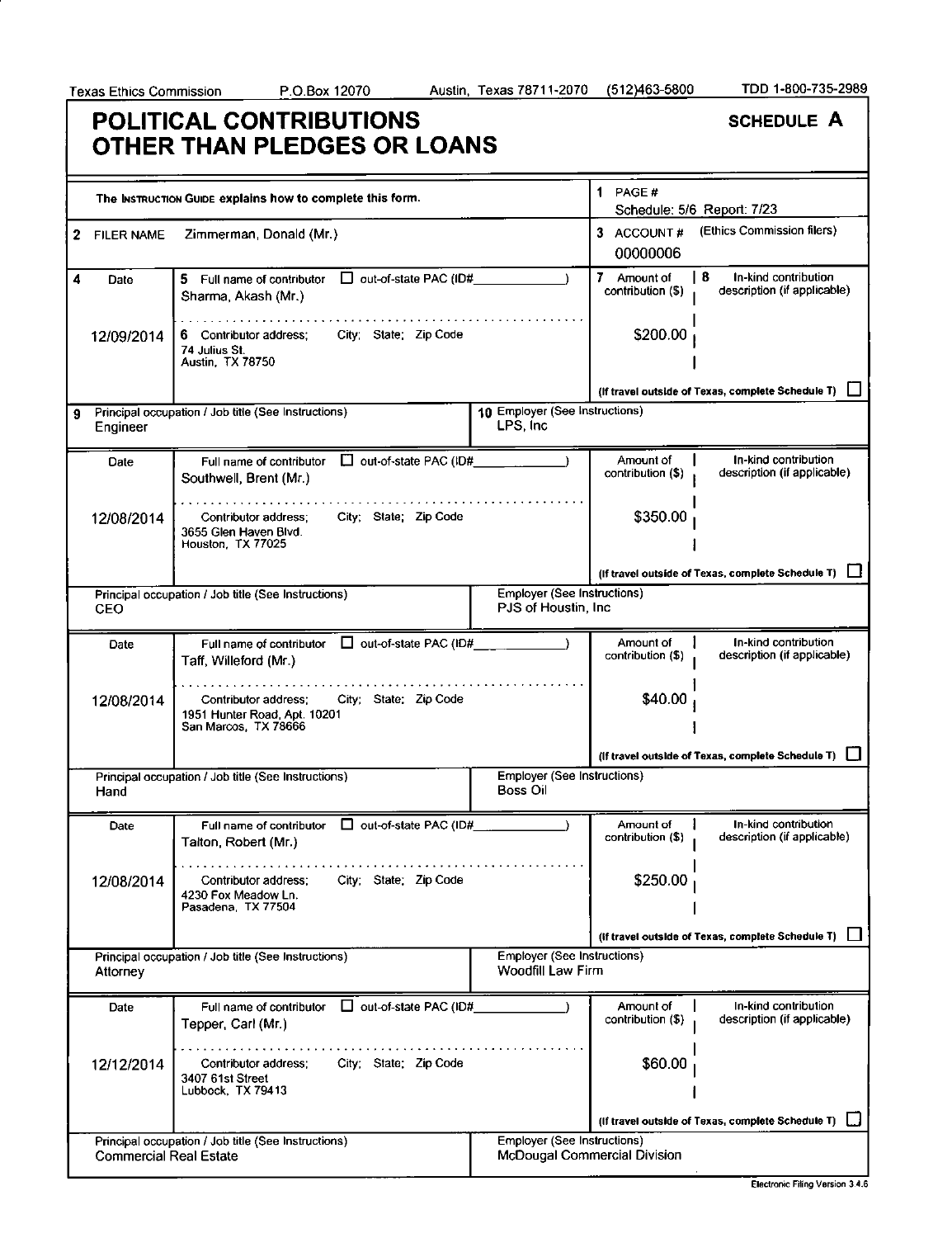## **POLITICAL CONTRIBUTIONS OTHER THAN PLEDGES OR LOANS**

|   |              | The INSTRUCTION GUIDE explains how to complete this form.                            |                                                           | 1 PAGE#                          | Schedule: 6/6 Report: 8/23                                 |
|---|--------------|--------------------------------------------------------------------------------------|-----------------------------------------------------------|----------------------------------|------------------------------------------------------------|
|   | 2 FILER NAME | Zimmerman, Donald (Mr.)                                                              |                                                           | 3 ACCOUNT#<br>00000006           | (Ethics Commission filers)                                 |
| 4 | Date         | 5 Full name of contributor $\Box$ out-of-state PAC (ID#<br>Terrill, Paul & Lisa      |                                                           | 7 Amount of<br>contribution (\$) | l 8<br>In-kind contribution<br>description (if applicable) |
|   | 12/09/2014   | City; State; Zip Code<br>6 Contributor address;<br>1615 Mohle Dr.<br>Austin TX 78703 |                                                           | \$700.00                         |                                                            |
|   |              |                                                                                      |                                                           |                                  | (If travel outside of Texas, complete Schedule T)          |
| 9 | Attorney     | Principal occupation / Job title (See Instructions)                                  | 10 Employer (See Instructions)<br><b>Terrill Law Firm</b> |                                  |                                                            |
|   | Date         | Full name of contributor $\Box$ out-of-state PAC (ID#<br>Yokubaitis, Ron (Mr.)       |                                                           | Amount of<br>contribution (\$)   | In-kind contribution<br>description (if applicable)        |
|   | 12/16/2014   | City; State; Zip Code<br>Contributor address;<br>1044 Liberty Park Dr.               |                                                           | \$250.00                         |                                                            |
|   |              | Austin, TX 78746                                                                     |                                                           |                                  |                                                            |
|   |              |                                                                                      |                                                           |                                  | (If travel outside of Texas, complete Schedule T)          |
|   | <b>CEO</b>   | Principal occupation / Job title (See Instructions)                                  | Employer (See Instructions)<br>Data Foundry               |                                  |                                                            |
|   |              |                                                                                      |                                                           |                                  |                                                            |
|   |              |                                                                                      |                                                           |                                  |                                                            |
|   |              |                                                                                      |                                                           |                                  |                                                            |
|   |              |                                                                                      |                                                           |                                  |                                                            |
|   |              |                                                                                      |                                                           |                                  |                                                            |
|   |              |                                                                                      |                                                           |                                  |                                                            |
|   |              |                                                                                      |                                                           |                                  |                                                            |
|   |              |                                                                                      |                                                           |                                  |                                                            |
|   |              |                                                                                      |                                                           |                                  |                                                            |
|   |              |                                                                                      |                                                           |                                  |                                                            |
|   |              |                                                                                      |                                                           |                                  |                                                            |
|   |              |                                                                                      |                                                           |                                  |                                                            |
|   |              |                                                                                      |                                                           |                                  |                                                            |
|   |              |                                                                                      |                                                           |                                  |                                                            |
|   |              |                                                                                      |                                                           |                                  |                                                            |
|   |              |                                                                                      |                                                           |                                  |                                                            |
|   |              |                                                                                      |                                                           |                                  |                                                            |
|   |              |                                                                                      |                                                           |                                  |                                                            |
|   |              |                                                                                      |                                                           |                                  |                                                            |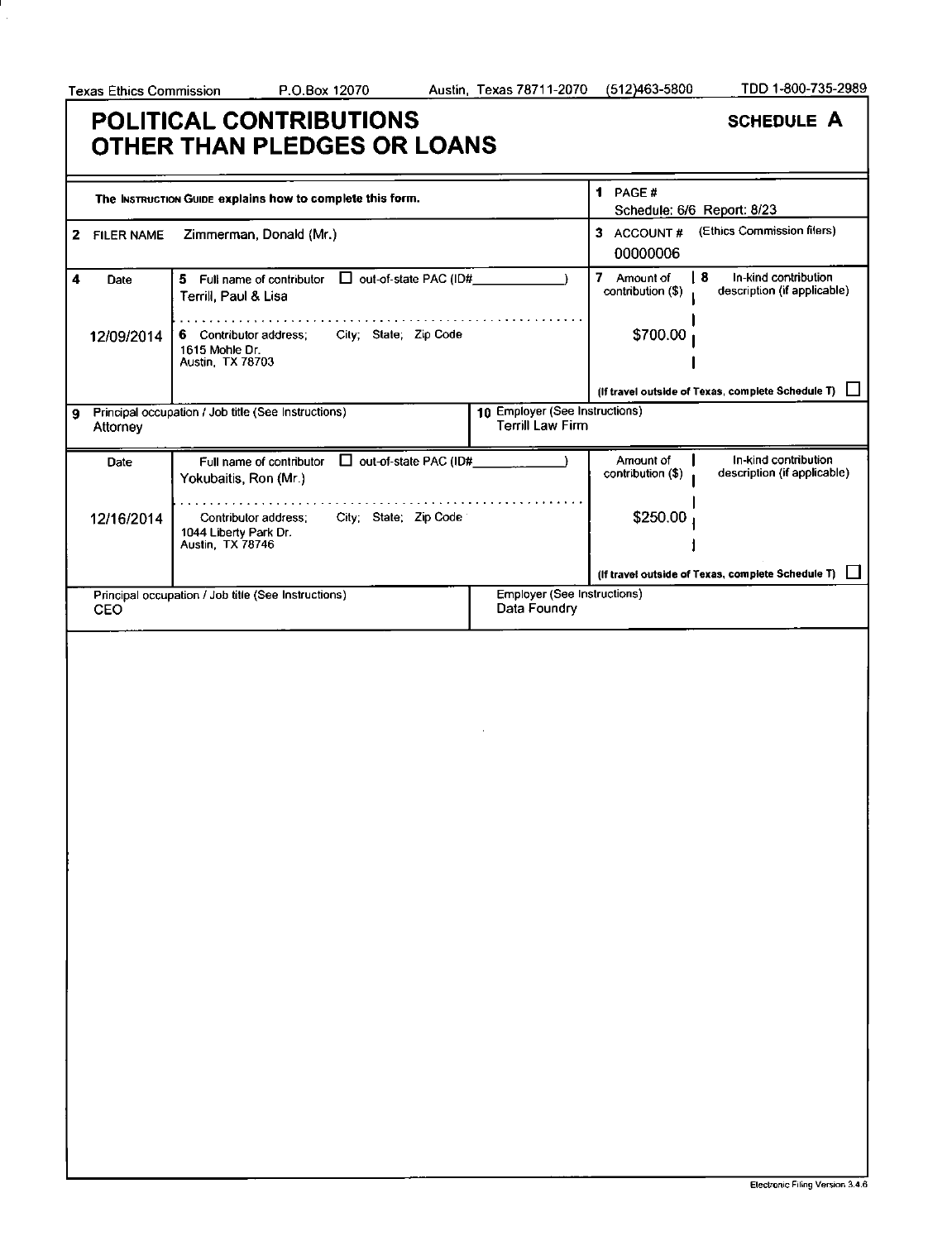|                                                                                                 |                                           | POLITICAL EXPENDITURES                                                                                                        |                                                                                                                                                                   |                                                           |                                                  | <b>SCHEDULE F</b>                                                                                                                                                                                        |  |
|-------------------------------------------------------------------------------------------------|-------------------------------------------|-------------------------------------------------------------------------------------------------------------------------------|-------------------------------------------------------------------------------------------------------------------------------------------------------------------|-----------------------------------------------------------|--------------------------------------------------|----------------------------------------------------------------------------------------------------------------------------------------------------------------------------------------------------------|--|
|                                                                                                 |                                           |                                                                                                                               | <b>EXPENDITURE CATEGORIES</b>                                                                                                                                     |                                                           |                                                  |                                                                                                                                                                                                          |  |
| <b>Advertising Expense</b><br>Accounting/Banking<br>Consulting Expense<br>Event Expense<br>Fees |                                           | Gifts/Awards/Memorial Expense<br><b>Legal Services</b><br>Food/Beverage Expense<br>Polling Expense<br><b>Printing Expense</b> | Salaries/Wages/Contract Labor<br>Solicitation/Fundraising Expense<br><b>Travel In District</b><br><b>Travel Out Of District</b><br>Office Overhead/Rental Expense | The Instruction Guipe explains how to complete this form. |                                                  | Loan Repayment/Reimbursement<br>Transportation Equipment & Related Expense<br>Contributions/Donations Made By<br>Candidate/Officeholder/Political Committee<br>OTHER (enter a category not listed above) |  |
| 1 PAGE#<br>Schedule: 1/15 Report: 9/23                                                          |                                           | 2 FILER NAME<br>Zimmerman, Donald (Mr.)                                                                                       |                                                                                                                                                                   |                                                           |                                                  | 3 ACCOUNT # (TEC filers)<br>00000006                                                                                                                                                                     |  |
| 4 Date<br>12/22/2014                                                                            | 5 Payee name<br>AT&T                      |                                                                                                                               |                                                                                                                                                                   |                                                           |                                                  |                                                                                                                                                                                                          |  |
| $6$ Amount (\$)                                                                                 | 7 Pavee address                           |                                                                                                                               | City: State: Zip Code                                                                                                                                             |                                                           |                                                  |                                                                                                                                                                                                          |  |
| \$50.65                                                                                         | Austin, TX 78759                          | 10001 Research Blvd #130                                                                                                      |                                                                                                                                                                   |                                                           |                                                  |                                                                                                                                                                                                          |  |
| 8<br><b>PURPOSE</b><br>ΟF                                                                       |                                           | (a) Category (See Categories listed at the top of this schedule)<br>Office Overhead/Rental Expense                            |                                                                                                                                                                   | (b) Description<br>Internet                               |                                                  | (If travel outside of Texas, complete Schedule T) [                                                                                                                                                      |  |
| <b>EXPENDITURE</b>                                                                              |                                           |                                                                                                                               |                                                                                                                                                                   |                                                           | Check if Austin, TX, officeholder living expense |                                                                                                                                                                                                          |  |
| 9 Complete ONLY if<br>direct expenditure<br>to benefit C/OH                                     |                                           | Candidate / Officeholder name                                                                                                 |                                                                                                                                                                   | Office sought:                                            |                                                  | Office held:                                                                                                                                                                                             |  |
| Date                                                                                            | Pavee name                                |                                                                                                                               |                                                                                                                                                                   |                                                           |                                                  |                                                                                                                                                                                                          |  |
| 12/30/2014                                                                                      | Austin Baptist Church                     |                                                                                                                               |                                                                                                                                                                   |                                                           |                                                  |                                                                                                                                                                                                          |  |
| Amount (\$)                                                                                     | Payee address                             | City:                                                                                                                         | State: Zip Code                                                                                                                                                   |                                                           |                                                  |                                                                                                                                                                                                          |  |
| \$100.00                                                                                        | Austin, TX 78730                          | 7016 Ribelin Ranch Rd                                                                                                         |                                                                                                                                                                   |                                                           |                                                  |                                                                                                                                                                                                          |  |
| <b>PURPOSE</b><br>ОF                                                                            |                                           | Category (See Categories listed at the top of this schedule)<br>Gifts/Awards/Memorials Expense                                |                                                                                                                                                                   | Description<br><b>Christmas Charity</b>                   |                                                  | (If travel outside of Texas, complete Schedule T)                                                                                                                                                        |  |
| <b>EXPENDITURE</b>                                                                              |                                           |                                                                                                                               |                                                                                                                                                                   |                                                           | Check If Austin, TX, officeholder living expense |                                                                                                                                                                                                          |  |
| Complete ONLY if<br>direct expenditure<br>to benefit C/OH                                       |                                           | Candidate / Officeholder name                                                                                                 |                                                                                                                                                                   | Office sought:                                            |                                                  | Office held:                                                                                                                                                                                             |  |
| Date                                                                                            | Payee name                                |                                                                                                                               |                                                                                                                                                                   |                                                           |                                                  |                                                                                                                                                                                                          |  |
| 12/11/2014                                                                                      |                                           | <b>Benezet Consulting LLC</b>                                                                                                 |                                                                                                                                                                   |                                                           |                                                  |                                                                                                                                                                                                          |  |
| Amount (\$)                                                                                     | Pavee address<br>2904 Harris Park Ave.    | City;                                                                                                                         | State:<br>Zip Code                                                                                                                                                |                                                           |                                                  |                                                                                                                                                                                                          |  |
| \$1,347.40                                                                                      | Austin, TX 78705                          |                                                                                                                               |                                                                                                                                                                   |                                                           |                                                  |                                                                                                                                                                                                          |  |
| <b>PURPOSE</b><br>ОF<br><b>EXPENDITURE</b>                                                      | <b>Consulting Expense</b>                 | Category (See Categories listed at the top of this schedule)                                                                  |                                                                                                                                                                   | Description<br>Campaign Field Work                        |                                                  | {If travel outside of Texas, complete Schedule T)                                                                                                                                                        |  |
|                                                                                                 |                                           |                                                                                                                               |                                                                                                                                                                   |                                                           | Check If Austin, TX, officeholder living expense |                                                                                                                                                                                                          |  |
| Complete ONLY if<br>direct expenditure<br>to benefit C/OH                                       |                                           | Candidate / Officeholder name                                                                                                 |                                                                                                                                                                   | Office sought:                                            |                                                  | Office held:                                                                                                                                                                                             |  |
| Date<br>12/17/2014                                                                              | Payee name                                | <b>Benezet Consulting LLC</b>                                                                                                 |                                                                                                                                                                   |                                                           |                                                  |                                                                                                                                                                                                          |  |
| Amount (\$)                                                                                     | Payee address                             |                                                                                                                               | City; State; Zip Code                                                                                                                                             |                                                           |                                                  |                                                                                                                                                                                                          |  |
| \$3,500.00                                                                                      | 2904 Harris Park Ave.<br>Austin, TX 78705 |                                                                                                                               |                                                                                                                                                                   |                                                           |                                                  |                                                                                                                                                                                                          |  |
| <b>PURPOSE</b><br>ΟF<br><b>EXPENDITURE</b>                                                      |                                           | Category (See Categories listed at the top of this schedule)<br>Salaries/Wages/Contract Labor                                 |                                                                                                                                                                   | Description                                               | Fundraising and Field Work                       | (If travel outside of Texas, complete Schedule T) [                                                                                                                                                      |  |
|                                                                                                 |                                           |                                                                                                                               |                                                                                                                                                                   |                                                           | Check if Austin, TX, officeholder living expense | Office held:                                                                                                                                                                                             |  |
| Complete ONLY if<br>direct expenditure<br>to benefit C/OH                                       |                                           | Candidate / Officeholder name                                                                                                 |                                                                                                                                                                   | Office sought:                                            |                                                  | Electronic Ellino Marcion 3 4 B                                                                                                                                                                          |  |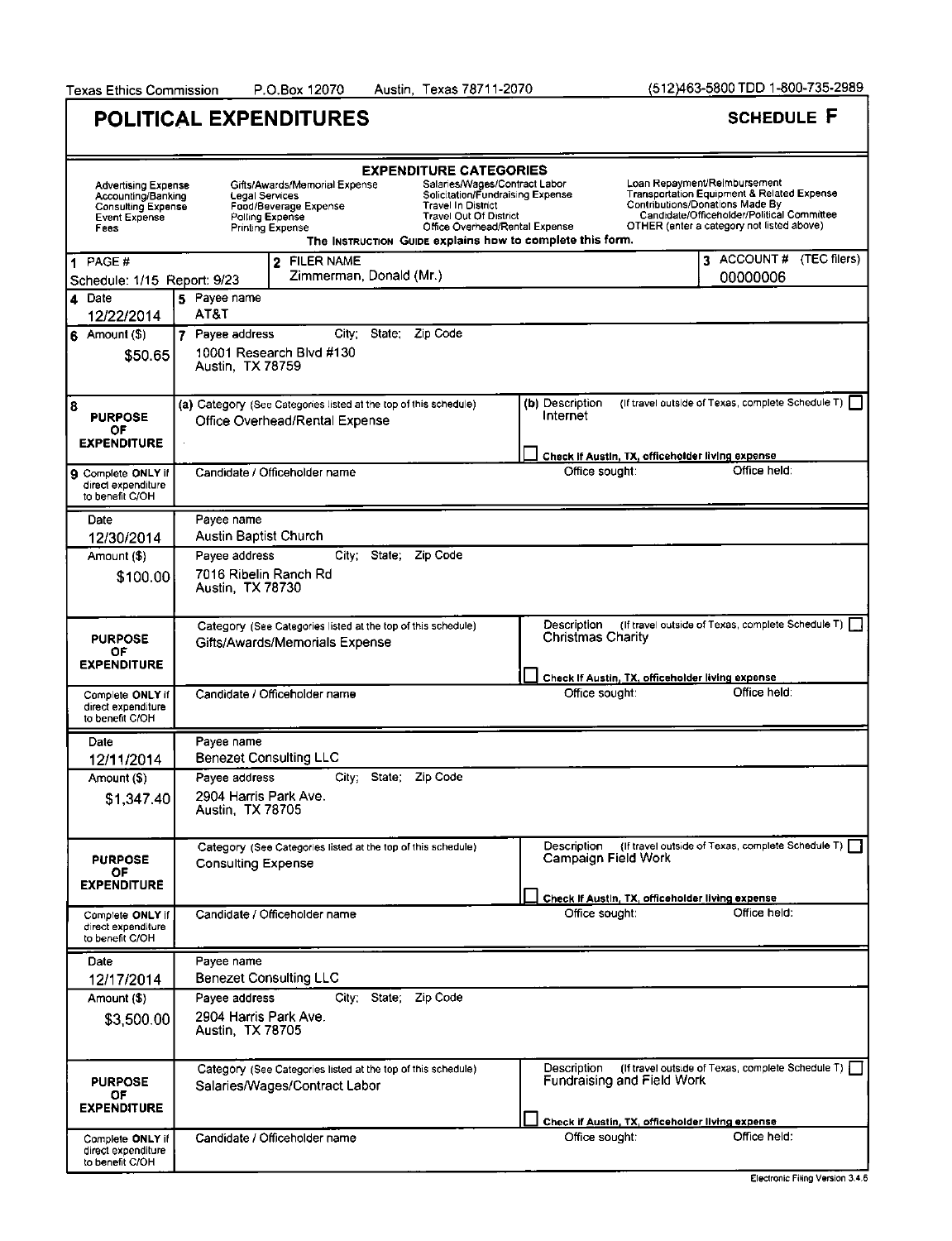Austin, Texas 78711-2070

(512)463-5800 TDD 1-800-735-2989

٦

|                                                                                                               | <b>POLITICAL EXPENDITURES</b>                                                                                                                                                                                                                     | <b>SCHEDULE F</b>                                                                                                                                                                                                                                                                                                          |
|---------------------------------------------------------------------------------------------------------------|---------------------------------------------------------------------------------------------------------------------------------------------------------------------------------------------------------------------------------------------------|----------------------------------------------------------------------------------------------------------------------------------------------------------------------------------------------------------------------------------------------------------------------------------------------------------------------------|
|                                                                                                               | <b>EXPENDITURE CATEGORIES</b>                                                                                                                                                                                                                     |                                                                                                                                                                                                                                                                                                                            |
| <b>Advertising Expense</b><br>Accounting/Banking<br><b>Consulting Expense</b><br><b>Event Expense</b><br>Fees | Gifts/Awards/Memorial Expense<br>Legal Services<br><b>Travel In District</b><br>Food/Beverage Expense<br><b>Travel Out Of District</b><br>Polling Expense<br><b>Printing Expense</b><br>The Instruction Guipe explains how to complete this form. | Loan Repayment/Reimbursement<br>Salaries/Wages/Contract Labor<br><b>Transportation Equipment &amp; Related Expense</b><br>Solicitation/Fundraising Expense<br>Contributions/Donations Made By<br>Candidate/Officeholder/Political Committee<br>OTHER (enter a category not listed above)<br>Office Overhead/Rental Expense |
| 1 PAGE#                                                                                                       | 2 FILER NAME                                                                                                                                                                                                                                      | 3 ACCOUNT # (TEC filers)                                                                                                                                                                                                                                                                                                   |
| Schedule: 2/15 Report: 10/23                                                                                  | Zimmerman, Donald (Mr.)                                                                                                                                                                                                                           | 00000006                                                                                                                                                                                                                                                                                                                   |
| 4 Date<br>12/08/2014                                                                                          | 5 Payee name<br>Costco                                                                                                                                                                                                                            |                                                                                                                                                                                                                                                                                                                            |
| $6$ Amount (\$)                                                                                               | City:<br>State: Zip Code<br>7 Payee address                                                                                                                                                                                                       |                                                                                                                                                                                                                                                                                                                            |
| \$51.91                                                                                                       | 10401 Research Blvd<br>Austin, TX 78750                                                                                                                                                                                                           |                                                                                                                                                                                                                                                                                                                            |
| 8<br><b>PURPOSE</b><br>OF.<br><b>EXPENDITURE</b>                                                              | (a) Category (See Categories listed at the top of this schedule)<br><b>Transportation Equipment &amp; Related Expense</b>                                                                                                                         | (If travel outside of Texas, complete Schedule T)  <br>(b) Description<br>Truck Fuel, Field Work                                                                                                                                                                                                                           |
|                                                                                                               |                                                                                                                                                                                                                                                   | Check if Austin, TX, officeholder living expense                                                                                                                                                                                                                                                                           |
| 9 Complete ONLY if<br>direct expenditure<br>to benefit C/OH                                                   | Candidate / Officeholder name                                                                                                                                                                                                                     | Office held:<br>Office sought:                                                                                                                                                                                                                                                                                             |
| Date                                                                                                          | Payee name                                                                                                                                                                                                                                        |                                                                                                                                                                                                                                                                                                                            |
| 12/12/2014                                                                                                    | Costco                                                                                                                                                                                                                                            |                                                                                                                                                                                                                                                                                                                            |
| Amount (\$)<br>\$44.97                                                                                        | City State; Zip Code<br>Pavee address<br>10401 Research Blvd<br>Austin, TX 78750                                                                                                                                                                  |                                                                                                                                                                                                                                                                                                                            |
| <b>PURPOSE</b><br>0F                                                                                          | Category (See Categories listed at the top of this schedule)<br>Food/Beverage Expense                                                                                                                                                             | Description<br>(If travel outside of Texas, complete Schedule T)  <br>Office Party                                                                                                                                                                                                                                         |
| <b>EXPENDITURE</b>                                                                                            |                                                                                                                                                                                                                                                   | Check if Austin, TX, officeholder living expense                                                                                                                                                                                                                                                                           |
| Complete ONLY if<br>direct expenditure<br>to benefit C/OH                                                     | Candidate / Officeholder name                                                                                                                                                                                                                     | Office held:<br>Office sought:                                                                                                                                                                                                                                                                                             |
| Date                                                                                                          | Payee name                                                                                                                                                                                                                                        |                                                                                                                                                                                                                                                                                                                            |
| 12/15/2014                                                                                                    | Costco                                                                                                                                                                                                                                            |                                                                                                                                                                                                                                                                                                                            |
| Amount (\$)<br>\$96.81                                                                                        | Payee address<br>City: State.<br>Zip Code<br>10401 Research Blvd<br>Austin, TX 78750                                                                                                                                                              |                                                                                                                                                                                                                                                                                                                            |
| <b>PURPOSE</b><br>OF.                                                                                         | Category (See Categories listed at the top of this schedule)<br>Food/Beverage Expense                                                                                                                                                             | (If travel outside of Texas, complete Schedule T)<br>Description<br>Staff & Volunteers                                                                                                                                                                                                                                     |
| <b>EXPENDITURE</b>                                                                                            |                                                                                                                                                                                                                                                   | Check If Austin, TX, officeholder living expense                                                                                                                                                                                                                                                                           |
| Complete ONLY if<br>direct expenditure<br>to benefit C/OH                                                     | Candidate / Officeholder name                                                                                                                                                                                                                     | Office held:<br>Office sought:                                                                                                                                                                                                                                                                                             |
| Date                                                                                                          | Payee name                                                                                                                                                                                                                                        |                                                                                                                                                                                                                                                                                                                            |
| 12/10/2014                                                                                                    | Dirt Cheap Signs                                                                                                                                                                                                                                  |                                                                                                                                                                                                                                                                                                                            |
| Amount (\$)<br>\$225.16                                                                                       | City: State: Zip Code<br>Payee address<br>7301 Bar K Ranch Rd.<br>Lago Vista, TX 78645                                                                                                                                                            |                                                                                                                                                                                                                                                                                                                            |
| <b>PURPOSE</b><br>OF<br><b>EXPENDITURE</b>                                                                    | Category (See Categories listed at the top of this schedule)<br><b>Advertising Expense</b>                                                                                                                                                        | (If travel outside of Texas, complete Schedule T) [<br>Description<br>Signs                                                                                                                                                                                                                                                |
|                                                                                                               |                                                                                                                                                                                                                                                   | Check if Austin, TX, officeholder living expense                                                                                                                                                                                                                                                                           |
| Complete ONLY if<br>direct expenditure<br>to benefit C/OH                                                     | Candidate / Officeholder name                                                                                                                                                                                                                     | Office held:<br>Office sought:                                                                                                                                                                                                                                                                                             |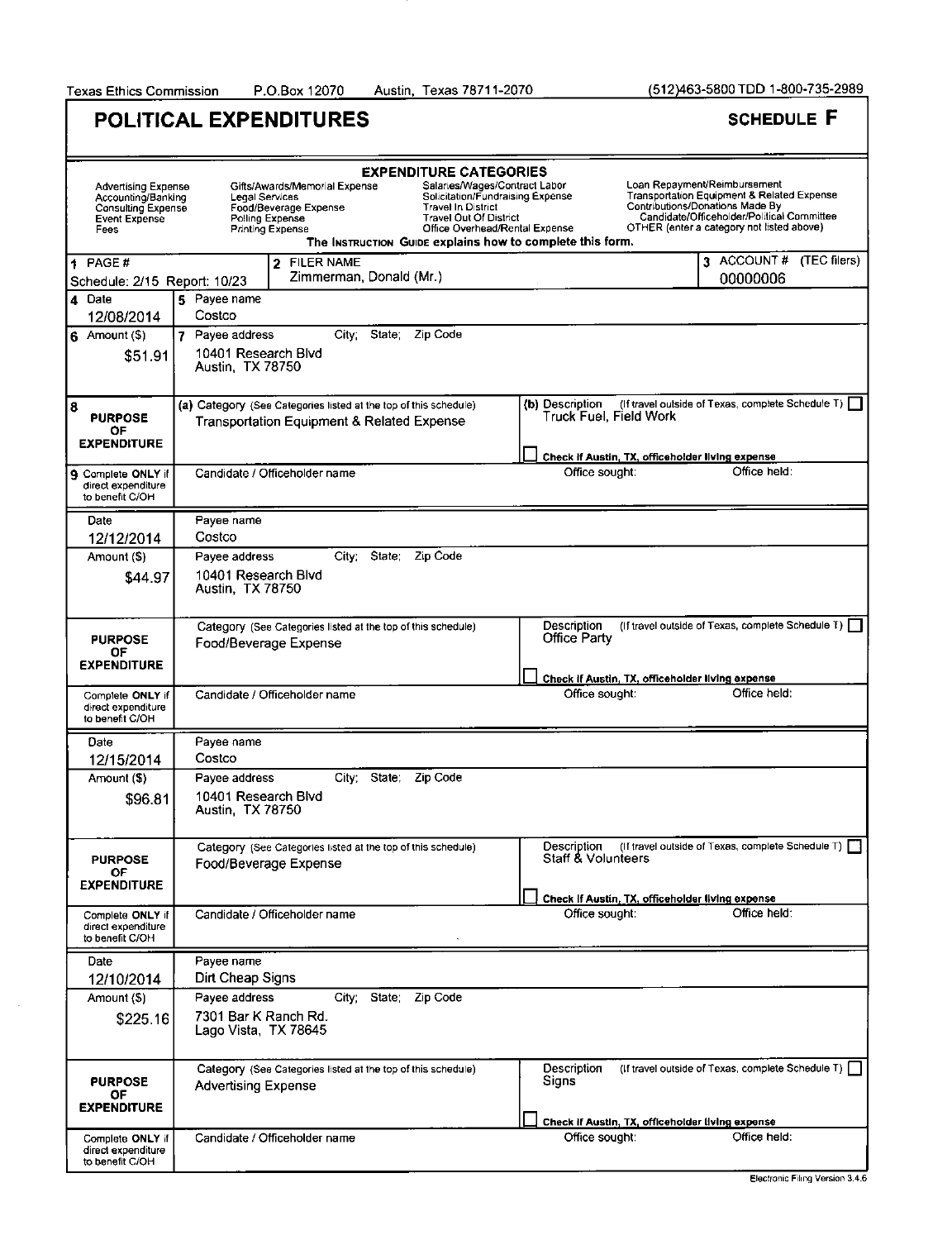Texas Ethics Commission P.O.Box 12070 Austin, Texas 78711-2070

(512)463-5800 TDD 1-800-735-2989

 $\bar{z}$ 

| <b>POLITICAL EXPENDITURES</b> | <b>SCHEDULE F</b> |
|-------------------------------|-------------------|
|-------------------------------|-------------------|

|                                                                                                        | <b>EXPENDITURE CATEGORIES</b>                                                                                                                                                                                                                                                                                                                            |                                                                                                                                                                                                          |  |  |  |
|--------------------------------------------------------------------------------------------------------|----------------------------------------------------------------------------------------------------------------------------------------------------------------------------------------------------------------------------------------------------------------------------------------------------------------------------------------------------------|----------------------------------------------------------------------------------------------------------------------------------------------------------------------------------------------------------|--|--|--|
| <b>Advertising Expense</b><br>Accounting/Banking<br><b>Consulting Expense</b><br>Event Expense<br>Fees | Salaries/Wages/Contract Labor<br>Gifts/Awards/Memorial Expense<br>Solicitation/Fundraising Expense<br>Legal Services<br><b>Travel In District</b><br>Food/Beverage Expense<br><b>Travel Out Of District</b><br>Polling Expense<br>Office Overhead/Rental Expense<br><b>Printing Expense</b><br>The INSTRUCTION GUIDE explains how to complete this form. | Loan Repayment/Reimbursement<br>Transportation Equipment & Related Expense<br>Contributions/Donations Made By<br>Candidate/Officeholder/Political Committee<br>OTHER (enter a category not listed above) |  |  |  |
| $1$ PAGE #                                                                                             | 2 FILER NAME                                                                                                                                                                                                                                                                                                                                             | 3 ACCOUNT # (TEC filers)                                                                                                                                                                                 |  |  |  |
| Schedule: 3/15 Report: 11/23                                                                           | Zimmerman, Donald (Mr.)                                                                                                                                                                                                                                                                                                                                  | 00000006                                                                                                                                                                                                 |  |  |  |
| 4 Date                                                                                                 | 5 Payee name                                                                                                                                                                                                                                                                                                                                             |                                                                                                                                                                                                          |  |  |  |
| 12/12/2014                                                                                             | Dirt Cheap Signs                                                                                                                                                                                                                                                                                                                                         |                                                                                                                                                                                                          |  |  |  |
| 6 Amount (\$)                                                                                          | City: State: Zip Code<br>7 Payee address                                                                                                                                                                                                                                                                                                                 |                                                                                                                                                                                                          |  |  |  |
| \$243.56                                                                                               | 7301 Bar K Ranch Rd.<br>Lago Vista, TX 78645                                                                                                                                                                                                                                                                                                             |                                                                                                                                                                                                          |  |  |  |
| 8<br><b>PURPOSE</b>                                                                                    | (a) Category (See Categories listed at the top of this schedule)<br><b>Advertising Expense</b>                                                                                                                                                                                                                                                           | (If travel outside of Texas, complete Schedule T)  <br>(b) Description<br>Signs                                                                                                                          |  |  |  |
| OF<br><b>EXPENDITURE</b>                                                                               |                                                                                                                                                                                                                                                                                                                                                          | Check if Austin, TX, officeholder living expense                                                                                                                                                         |  |  |  |
| 9 Complete ONLY if                                                                                     | Candidate / Officeholder name                                                                                                                                                                                                                                                                                                                            | Office held:<br>Office sought:                                                                                                                                                                           |  |  |  |
| direct expenditure<br>to benefit C/OH                                                                  |                                                                                                                                                                                                                                                                                                                                                          |                                                                                                                                                                                                          |  |  |  |
| Date                                                                                                   | Payee name                                                                                                                                                                                                                                                                                                                                               |                                                                                                                                                                                                          |  |  |  |
| 12/16/2014                                                                                             | Fleschman, Ben (Mr.)                                                                                                                                                                                                                                                                                                                                     |                                                                                                                                                                                                          |  |  |  |
| Amount (\$)                                                                                            | State:<br>Zip Code<br>Payee address<br>Citv:                                                                                                                                                                                                                                                                                                             |                                                                                                                                                                                                          |  |  |  |
| \$60.00                                                                                                | 5000 Miss Julie Ln<br>Austin, TX 78727                                                                                                                                                                                                                                                                                                                   |                                                                                                                                                                                                          |  |  |  |
| <b>PURPOSE</b>                                                                                         | Category (See Categories listed at the top of this schedule)<br>Salaries/Wages/Contract Labor                                                                                                                                                                                                                                                            | Description<br>(If travel outside of Texas, complete Schedule T)  <br>Campaign field work                                                                                                                |  |  |  |
| ОF                                                                                                     |                                                                                                                                                                                                                                                                                                                                                          |                                                                                                                                                                                                          |  |  |  |
| <b>EXPENDITURE</b>                                                                                     |                                                                                                                                                                                                                                                                                                                                                          | Check if Austin, TX, officeholder living expense                                                                                                                                                         |  |  |  |
| Complete ONLY if<br>direct expenditure<br>to benefit C/OH                                              | Candidate / Officeholder name                                                                                                                                                                                                                                                                                                                            | Office held:<br>Office sought:                                                                                                                                                                           |  |  |  |
| Date                                                                                                   | Payee name                                                                                                                                                                                                                                                                                                                                               |                                                                                                                                                                                                          |  |  |  |
| 12/10/2014                                                                                             | <b>Fry's Electronics</b>                                                                                                                                                                                                                                                                                                                                 |                                                                                                                                                                                                          |  |  |  |
| Amount (\$)                                                                                            | State;<br>Zip Code<br>Payee address<br>City;                                                                                                                                                                                                                                                                                                             |                                                                                                                                                                                                          |  |  |  |
| \$86.57                                                                                                | 12707 N Mopac Expy<br><b>Austin, TX 78727</b>                                                                                                                                                                                                                                                                                                            |                                                                                                                                                                                                          |  |  |  |
| <b>PURPOSE</b><br>OF.<br><b>EXPENDITURE</b>                                                            | Category (See Categories listed at the top of this schedule)<br><b>Printing Expense</b>                                                                                                                                                                                                                                                                  | Description<br>(If travel outside of Texas, complete Schedule T)    <br><b>Printer Cartridge</b>                                                                                                         |  |  |  |
|                                                                                                        |                                                                                                                                                                                                                                                                                                                                                          | Check If Austin, TX, officeholder living expense                                                                                                                                                         |  |  |  |
| Complete ONLY if<br>direct expenditure<br>to benefit C/OH                                              | Candidate / Officeholder name                                                                                                                                                                                                                                                                                                                            | Office sought:<br>Office held:                                                                                                                                                                           |  |  |  |
| Date                                                                                                   | Payee name                                                                                                                                                                                                                                                                                                                                               |                                                                                                                                                                                                          |  |  |  |
| 12/15/2014                                                                                             | Gravis Marketing                                                                                                                                                                                                                                                                                                                                         |                                                                                                                                                                                                          |  |  |  |
| Amount (\$)                                                                                            | City; State; Zip Code<br>Payee address                                                                                                                                                                                                                                                                                                                   |                                                                                                                                                                                                          |  |  |  |
| \$120.00                                                                                               | 910 Belle Ave<br>#1042<br>Winter Springs, FL 32708                                                                                                                                                                                                                                                                                                       |                                                                                                                                                                                                          |  |  |  |
| <b>PURPOSE</b><br>ОF<br><b>EXPENDITURE</b>                                                             | Category (See Categories listed at the top of this schedule)<br><b>Advertising Expense</b>                                                                                                                                                                                                                                                               | (If travel outside of Texas, complete Schedule T)  <br>Description<br><b>Automated GOTV Calls</b>                                                                                                        |  |  |  |
|                                                                                                        |                                                                                                                                                                                                                                                                                                                                                          | Check If Austin, TX, officeholder living expense                                                                                                                                                         |  |  |  |
| Complete ONLY if<br>direct expenditure<br>to benefit C/OH                                              | Candidate / Officeholder name                                                                                                                                                                                                                                                                                                                            | Office sought:<br>Office held:                                                                                                                                                                           |  |  |  |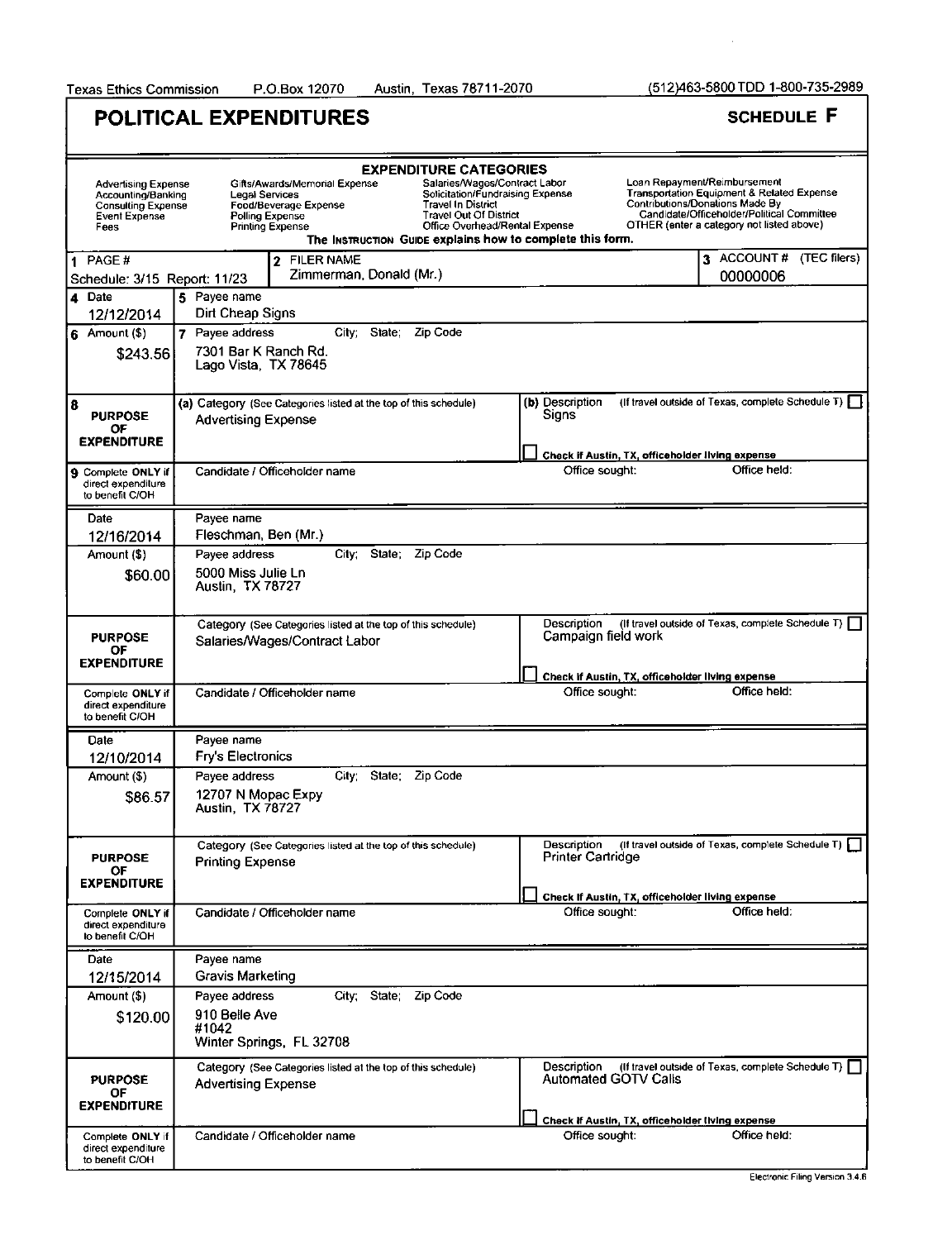Austin, Texas 78711-2070

|                                                                                                        | POLITICAL EXPENDITURES                                                                                                                                                                                                                                                      | <b>SCHEDULE F</b>                                                                                                                                                                                                                                                                                                                 |  |
|--------------------------------------------------------------------------------------------------------|-----------------------------------------------------------------------------------------------------------------------------------------------------------------------------------------------------------------------------------------------------------------------------|-----------------------------------------------------------------------------------------------------------------------------------------------------------------------------------------------------------------------------------------------------------------------------------------------------------------------------------|--|
| <b>Advertising Expense</b><br>Accounting/Banking<br><b>Consulting Expense</b><br>Event Expense<br>Fees | <b>EXPENDITURE CATEGORIES</b><br>Gifts/Awards/Memorial Expense<br>Legal Services<br><b>Travel In District</b><br>Food/Beverage Expense<br><b>Travel Out Of District</b><br>Polling Expense<br>Printing Expense<br>The INSTRUCTION GUIDE explains how to complete this form. | Loan Repayment/Reimbursement<br>Salaries/Wages/Contract Labor<br>Solicitation/Fundraising Expense<br><b>Transportation Equipment &amp; Related Expense</b><br><b>Contributions/Donations Made By</b><br>Candidate/Officeholder/Political Committee<br>Office Overhead/Rental Expense<br>OTHER (enter a category not listed above) |  |
| 1 PAGE #<br>Schedule: 4/15 Report: 12/23                                                               | 2 FILER NAME<br>Zimmerman, Donald (Mr.)                                                                                                                                                                                                                                     | 3 ACCOUNT#<br>(TEC filers)<br>00000006                                                                                                                                                                                                                                                                                            |  |
| 4 Date<br>12/11/2014                                                                                   | 5 Payee name<br>HEB                                                                                                                                                                                                                                                         |                                                                                                                                                                                                                                                                                                                                   |  |
| $6$ Amount (\$)<br>\$12.97                                                                             | 7 Payee address<br>City: State: Zip Code<br>11521 North FM 620<br>Austin, TX 78726                                                                                                                                                                                          |                                                                                                                                                                                                                                                                                                                                   |  |
| 8<br><b>PURPOSE</b><br>ОF<br><b>EXPENDITURE</b>                                                        | (a) Category (See Categories listed at the top of this schedule)<br>Food/Beverage Expense                                                                                                                                                                                   | (If travel outside of Texas, complete Schedule T) [<br>(b) Description<br>Staff & Volunteers                                                                                                                                                                                                                                      |  |
| <b>9</b> Complete ONLY if<br>direct expenditure<br>to benefit C/OH                                     | Candidate / Officeholder name                                                                                                                                                                                                                                               | Check If Austin, TX, officeholder living expense<br>Office held:<br>Office sought:                                                                                                                                                                                                                                                |  |
| Date<br>12/11/2014                                                                                     | Payee name<br>HEB                                                                                                                                                                                                                                                           |                                                                                                                                                                                                                                                                                                                                   |  |
| Amount (\$)                                                                                            | Payee address<br>City;<br>State; Zip Code                                                                                                                                                                                                                                   |                                                                                                                                                                                                                                                                                                                                   |  |
| \$23.46                                                                                                | 11521 North FM 620<br>Austin, TX 78726                                                                                                                                                                                                                                      |                                                                                                                                                                                                                                                                                                                                   |  |
| <b>PURPOSE</b><br>OF<br>EXPENDITURE                                                                    | Category (See Categories listed at the top of this schedule)<br><b>Transportation Equipment &amp; Related Expense</b>                                                                                                                                                       | (If travel outside of Texas, complete Schedule T) [<br>Description<br>Auto Fuel                                                                                                                                                                                                                                                   |  |
| Complete ONLY if<br>direct expenditure<br>to benefit C/OH                                              | Candidate / Officeholder name                                                                                                                                                                                                                                               | Check If Austin, TX, officeholder living expense<br>Office held:<br>Office sought:                                                                                                                                                                                                                                                |  |
| Date                                                                                                   | Payee name<br>HEB                                                                                                                                                                                                                                                           |                                                                                                                                                                                                                                                                                                                                   |  |
| 12/11/2014<br>Amount (\$)                                                                              | Payee address<br>State:<br>Zip Code<br>City,                                                                                                                                                                                                                                |                                                                                                                                                                                                                                                                                                                                   |  |
| \$12.72                                                                                                | 11521 North FM 620<br>Austin, TX 78726                                                                                                                                                                                                                                      |                                                                                                                                                                                                                                                                                                                                   |  |
| <b>PURPOSE</b><br>OF.<br><b>EXPENDITURE</b>                                                            | Category (See Categories listed at the top of this schedule)<br>Food/Beverage Expense                                                                                                                                                                                       | (If travel outside of Texas, complete Schedule T)  <br>Description<br><b>Office Party</b>                                                                                                                                                                                                                                         |  |
| Complete ONLY if<br>direct expenditure<br>to benefit C/OH                                              | Candidate / Officeholder name                                                                                                                                                                                                                                               | Check If Austin, TX, officeholder living expense<br>Office sought:<br>Office held:                                                                                                                                                                                                                                                |  |
| Date                                                                                                   | Payee name                                                                                                                                                                                                                                                                  |                                                                                                                                                                                                                                                                                                                                   |  |
| 12/12/2014<br>Amount (\$)                                                                              | HEB<br>City; State; Zip Code<br>Payee address                                                                                                                                                                                                                               |                                                                                                                                                                                                                                                                                                                                   |  |
| \$29.28                                                                                                | 11521 North FM 620<br>Austin, TX 78726                                                                                                                                                                                                                                      |                                                                                                                                                                                                                                                                                                                                   |  |
| PURPOSE<br>OF                                                                                          | Category (See Categories listed at the top of this schedule)<br>Food/Beverage Expense                                                                                                                                                                                       | (If travel outside of Texas, complete Schedule T)  <br>Description<br><b>Office Party</b>                                                                                                                                                                                                                                         |  |
| <b>EXPENDITURE</b><br>Complete ONLY if<br>direct expenditure<br>to benefit C/OH                        | Candidate / Officeholder name                                                                                                                                                                                                                                               | Check if Austin, TX, officeholder living expense<br>Office held:<br>Office sought:                                                                                                                                                                                                                                                |  |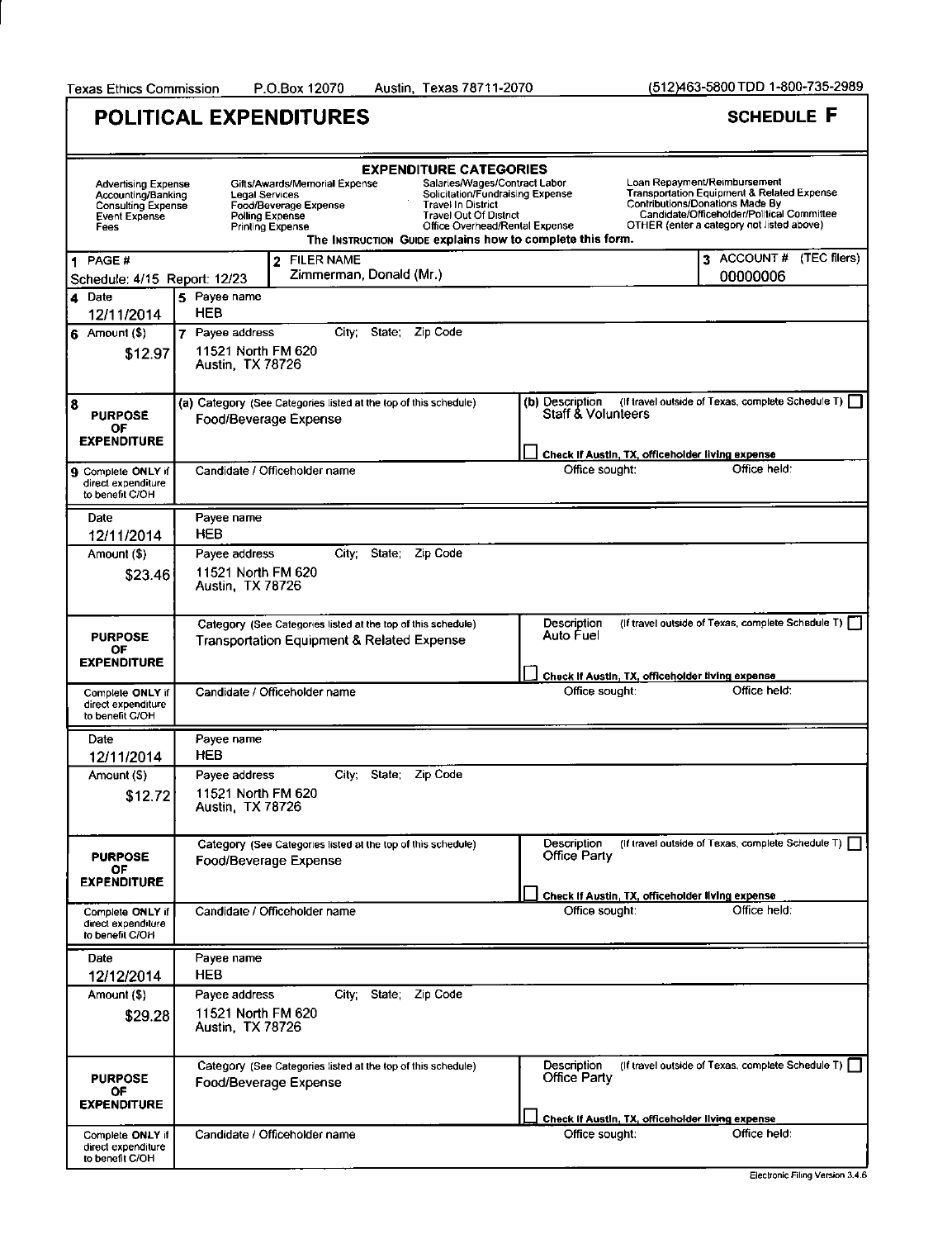Austin, Texas 78711-2070

(512)463-5800 TDD 1-800-735-2989

٦

|                                                                                                        | <b>POLITICAL EXPENDITURES</b>                                                                                                                                                                                                                                               | <b>SCHEDULE F</b>                                                                                                                                                                                                                                                                                                          |
|--------------------------------------------------------------------------------------------------------|-----------------------------------------------------------------------------------------------------------------------------------------------------------------------------------------------------------------------------------------------------------------------------|----------------------------------------------------------------------------------------------------------------------------------------------------------------------------------------------------------------------------------------------------------------------------------------------------------------------------|
|                                                                                                        |                                                                                                                                                                                                                                                                             |                                                                                                                                                                                                                                                                                                                            |
| <b>Advertising Expense</b><br>Accounting/Banking<br><b>Consulting Expense</b><br>Event Expense<br>Fees | <b>EXPENDITURE CATEGORIES</b><br>Gifts/Awards/Memorial Expense<br>Legal Services<br><b>Travel In District</b><br>Food/Beverage Expense<br>Travel Out Of District<br>Polling Expense<br><b>Printing Expense</b><br>The INSTRUCTION GUIDE explains how to complete this form. | Loan Repayment/Reimbursement<br>Salaries/Wages/Contract Labor<br>Solicitation/Fundraising Expense<br><b>Transportation Equipment &amp; Related Expense</b><br>Contributions/Donations Made By<br>Candidate/Officeholder/Political Committee<br>OTHER (enter a category not listed above)<br>Office Overhead/Rental Expense |
| 1 PAGE#<br>Schedule: 5/15 Report: 13/23                                                                | 2 FILER NAME<br>Zimmerman, Donald (Mr.)                                                                                                                                                                                                                                     | 3 ACCOUNT#<br>$(TEC$ filers)<br>00000006                                                                                                                                                                                                                                                                                   |
| 4 Date<br>12/16/2014                                                                                   | 5 Payee name<br><b>HEB</b>                                                                                                                                                                                                                                                  |                                                                                                                                                                                                                                                                                                                            |
| $6$ Amount (\$)<br>\$30.95                                                                             | 7 Payee address<br>City: State: Zip Code<br>11521 North FM 620<br>Austin, TX 78726                                                                                                                                                                                          |                                                                                                                                                                                                                                                                                                                            |
| 8<br><b>PURPOSE</b><br>OF<br><b>EXPENDITURE</b>                                                        | (a) Category (See Categories listed at the top of this schedule)<br>Food/Beverage Expense                                                                                                                                                                                   | (If travel outside of Texas, complete Schedule T)  <br>(b) Description<br>Office Party                                                                                                                                                                                                                                     |
|                                                                                                        | Candidate / Officeholder name                                                                                                                                                                                                                                               | Check if Austin, TX, officeholder living expense<br>Office held:<br>Office sought:                                                                                                                                                                                                                                         |
| 9 Complete ONLY if<br>direct expenditure<br>to benefit C/OH                                            |                                                                                                                                                                                                                                                                             |                                                                                                                                                                                                                                                                                                                            |
| Date                                                                                                   | Payee name                                                                                                                                                                                                                                                                  |                                                                                                                                                                                                                                                                                                                            |
| 12/17/2014                                                                                             | McIntyre, Robert (Mr.)<br>Zip Code<br><b>State</b><br>Payee address<br>City:                                                                                                                                                                                                |                                                                                                                                                                                                                                                                                                                            |
| Amount (\$)<br>\$234.50                                                                                | 1307 Knippa Cv<br>Hutto, TX 78634                                                                                                                                                                                                                                           |                                                                                                                                                                                                                                                                                                                            |
| <b>PURPOSE</b><br>ОF                                                                                   | Category (See Categories listed at the top of this schedule)<br>Salaries/Wages/Contract Labor                                                                                                                                                                               | (If travel outside of Texas, complete Schedule T) $\begin{bmatrix} \end{bmatrix}$<br>Description<br>Campaign field work                                                                                                                                                                                                    |
| <b>EXPENDITURE</b>                                                                                     |                                                                                                                                                                                                                                                                             | Check if Austin, TX, officeholder living expense                                                                                                                                                                                                                                                                           |
| Complete ONLY if<br>direct expenditure<br>to benefit C/OH                                              | Candidate / Officeholder name                                                                                                                                                                                                                                               | Office held:<br>Office sought:                                                                                                                                                                                                                                                                                             |
| Date                                                                                                   | Payee name                                                                                                                                                                                                                                                                  |                                                                                                                                                                                                                                                                                                                            |
| 12/08/2014                                                                                             | Mitchell, Chase (Mr.)                                                                                                                                                                                                                                                       |                                                                                                                                                                                                                                                                                                                            |
| Amount (\$)<br>\$476.00                                                                                | State.<br>Zip Code<br>Payee address<br>City,<br>2608 W 48th St<br>Austin, TX 78731                                                                                                                                                                                          |                                                                                                                                                                                                                                                                                                                            |
| <b>PURPOSE</b><br>OF.<br><b>EXPENDITURE</b>                                                            | Category (See Categories listed at the top of this schedule)<br>Salaries/Wages/Contract Labor                                                                                                                                                                               | (If travel outside of Texas, complete Schedule T)<br>Description<br>Field and Office Work + mileage + expense<br>reimbursement                                                                                                                                                                                             |
| Complete ONLY if<br>direct expenditure<br>to benefit C/OH                                              | Candidate / Officeholder name                                                                                                                                                                                                                                               | Check if Austin, TX, officeholder living expense<br>Office held:<br>Office sought:                                                                                                                                                                                                                                         |
| Date                                                                                                   | Payee name                                                                                                                                                                                                                                                                  |                                                                                                                                                                                                                                                                                                                            |
| 12/15/2014                                                                                             | Mitchell, Chase (Mr.)                                                                                                                                                                                                                                                       |                                                                                                                                                                                                                                                                                                                            |
| Amount (\$)<br>\$672.50                                                                                | City: State; Zip Code<br>Pavee address<br>2608 W 48th St<br>Austin, TX 78731                                                                                                                                                                                                |                                                                                                                                                                                                                                                                                                                            |
| <b>PURPOSE</b><br>OF<br><b>EXPENDITURE</b>                                                             | Category (See Categories listed at the top of this schedule)<br>Salaries/Wages/Contract Labor                                                                                                                                                                               | Description<br>(If travel outside of Texas, complete Schedule T) [<br>Campaign Field and Office work                                                                                                                                                                                                                       |
|                                                                                                        |                                                                                                                                                                                                                                                                             | Check If Austin, TX, officeholder living expense                                                                                                                                                                                                                                                                           |
| Complete ONLY if<br>direct expenditure<br>to benefit C/OH                                              | Candidate / Officeholder name                                                                                                                                                                                                                                               | Office held:<br>Office sought:                                                                                                                                                                                                                                                                                             |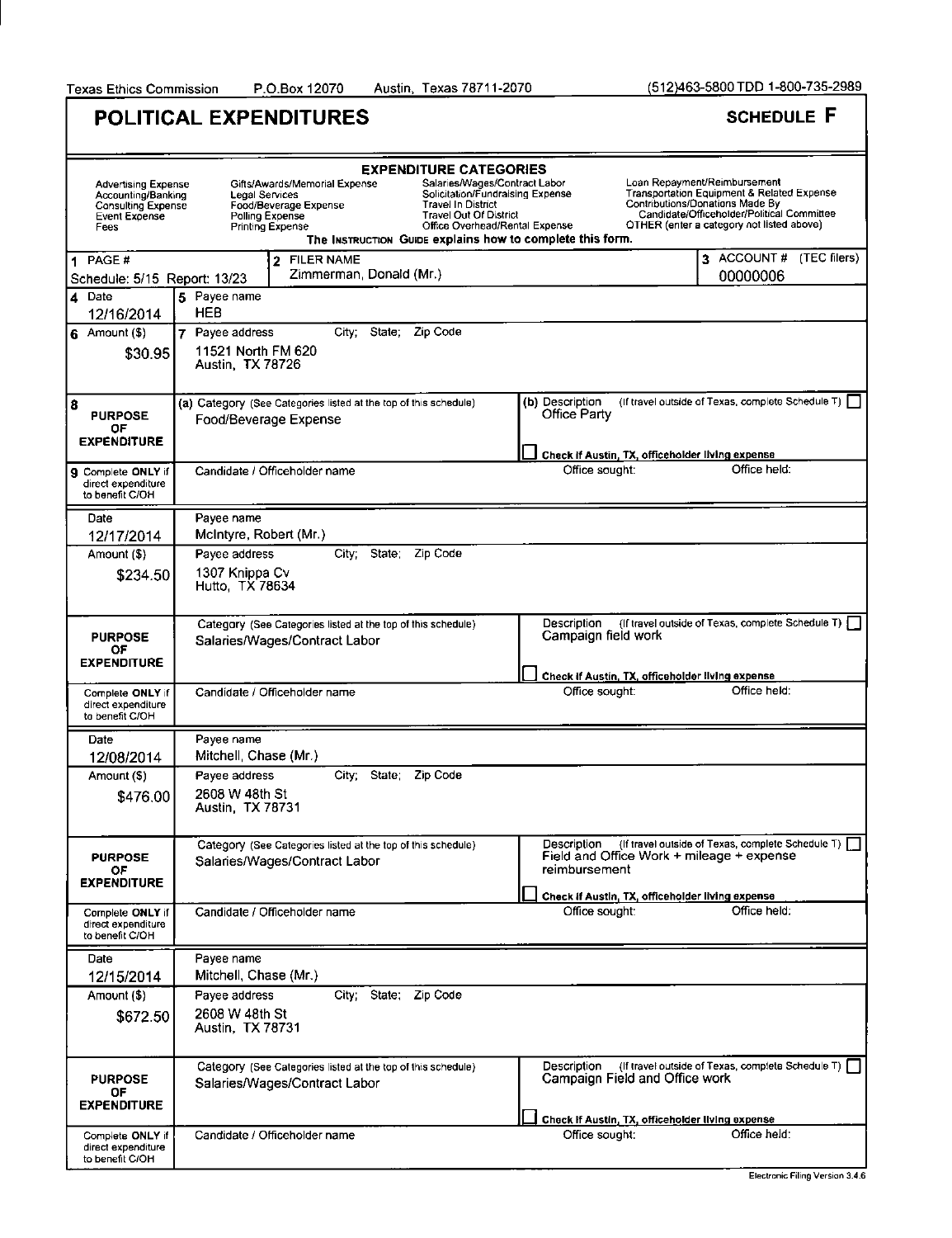Texas Ethics Commission P.O.Box 12070 Austin, Texas 78711-2070 (512)463-5800 TDD 1-800-735-2989

|                                                                                                        | <b>POLITICAL EXPENDITURES</b>                                                                                                                                                                                                                                                                                                                                                      |                                               | <b>SCHEDULE F</b>                                                                                                                                                                                        |
|--------------------------------------------------------------------------------------------------------|------------------------------------------------------------------------------------------------------------------------------------------------------------------------------------------------------------------------------------------------------------------------------------------------------------------------------------------------------------------------------------|-----------------------------------------------|----------------------------------------------------------------------------------------------------------------------------------------------------------------------------------------------------------|
| <b>Advertising Expense</b><br>Accounting/Banking<br><b>Consulting Expense</b><br>Event Expense<br>Fees | <b>EXPENDITURE CATEGORIES</b><br>Salaries/Wages/Contract Labor<br>Gifts/Awards/Memorial Expense<br>Solicitation/Fundraising Expense<br>Legal Services<br>Travel In District<br>Food/Beverage Expense<br><b>Travel Out Of District</b><br>Polling Expense<br>Office Overhead/Rental Expense<br><b>Printing Expense</b><br>The INSTRUCTION GUIDE explains how to complete this form. |                                               | Loan Repayment/Reimbursement<br>Transportation Equipment & Related Expense<br>Contributions/Donations Made By<br>Candidate/Officeholder/Political Committee<br>OTHER (enter a category not listed above) |
| PAGE #<br>Schedule: 6/15 Report: 14/23                                                                 | 2 FILER NAME<br>Zimmerman, Donald (Mr.)                                                                                                                                                                                                                                                                                                                                            |                                               | 3 ACCOUNT # (TEC filers)<br>00000006                                                                                                                                                                     |
| $\overline{\bf{4}}$<br>Date<br>12/17/2014                                                              | 5 Payee name<br>Mitchell, Chase (Mr.)                                                                                                                                                                                                                                                                                                                                              |                                               |                                                                                                                                                                                                          |
| $6$ Amount (\$)<br>\$386.05                                                                            | City: State:<br>Zip Code<br>7 Payee address<br>2608 W 48th St<br><b>Austin, TX 78731</b>                                                                                                                                                                                                                                                                                           |                                               |                                                                                                                                                                                                          |
| $\overline{\mathbf{8}}$<br><b>PURPOSE</b><br>OF<br><b>EXPENDITURE</b>                                  | (a) Category (See Categories listed at the top of this schedule)<br>Salaries/Wages/Contract Labor                                                                                                                                                                                                                                                                                  | (b) Description                               | (If travel outside of Texas, complete Schedule T) [<br>Field work and expense reimbursement                                                                                                              |
| ۱g<br>Complete ONLY if<br>direct expenditure<br>to benefit C/OH                                        | Candidate / Officeholder name                                                                                                                                                                                                                                                                                                                                                      | Office sought:                                | Check if Austin, TX, officeholder living expense<br>Office held:                                                                                                                                         |
| Date<br>12/11/2014                                                                                     | Payee name<br>Office Max                                                                                                                                                                                                                                                                                                                                                           |                                               |                                                                                                                                                                                                          |
| Amount (\$)<br>\$153.46                                                                                | City; State; Zip Code<br>Payee address<br>11066 Pecan Park Blvd<br>Ste. 7<br>Cedar Park, TX 78613                                                                                                                                                                                                                                                                                  |                                               |                                                                                                                                                                                                          |
| <b>PURPOSE</b><br>ОF<br><b>EXPENDITURE</b>                                                             | Category (See Categories listed at the top of this schedule)<br><b>Printing Expense</b>                                                                                                                                                                                                                                                                                            | Description<br>Postcard mailout               | (If travel outside of Texas, complete Schedule T) [                                                                                                                                                      |
| Complete ONLY if<br>direct expenditure<br>to benefit C/OH                                              | Candidate / Officeholder name                                                                                                                                                                                                                                                                                                                                                      | Office sought:                                | Check if Austin, TX, officeholder living expense<br>Office held:                                                                                                                                         |
| Date<br>12/13/2014                                                                                     | Payee name<br>Office Max                                                                                                                                                                                                                                                                                                                                                           |                                               |                                                                                                                                                                                                          |
| Amount (\$)<br>\$181.86                                                                                | State:<br>Payee address<br>City;<br>Zip Code<br>11066 Pecan Park Blvd<br>Ste 7<br>Cedar Park, TX 78613                                                                                                                                                                                                                                                                             |                                               |                                                                                                                                                                                                          |
| <b>PURPOSE</b><br>OF<br><b>EXPENDITURE</b>                                                             | Category (See Categories listed at the top of this schedule)<br><b>Printing Expense</b>                                                                                                                                                                                                                                                                                            | Description<br><b>Electioneering supplies</b> | (If travel outside of Texas, complete Schedule T)                                                                                                                                                        |
| Complete ONLY if<br>direct expenditure<br>to benefit C/OH                                              | Candidate / Officeholder name                                                                                                                                                                                                                                                                                                                                                      | Office sought:                                | Check if Austin, TX, officeholder living expense<br>Office held:                                                                                                                                         |
| Date<br>12/13/2014                                                                                     | Payee name<br>Pacific Star                                                                                                                                                                                                                                                                                                                                                         |                                               |                                                                                                                                                                                                          |
| Amount (\$)<br>\$54.33                                                                                 | City; State; Zip Code<br>Payee address<br>13507 Research Blvd<br>Austin, TX 78750                                                                                                                                                                                                                                                                                                  |                                               |                                                                                                                                                                                                          |
| <b>PURPOSE</b><br>ОF<br><b>EXPENDITURE</b>                                                             | Category (See Categories listed at the top of this schedule)<br>Food/Beverage Expense                                                                                                                                                                                                                                                                                              | Description<br><b>Staff &amp; Volunteers</b>  | (If travel outside of Texas, complete Schedule T)                                                                                                                                                        |
| Complete ONLY if<br>direct expenditure<br>to benefit C/OH                                              | Candidate / Officeholder name                                                                                                                                                                                                                                                                                                                                                      | Office sought:                                | Check if Austin, TX, officeholder living expense<br>Office held:                                                                                                                                         |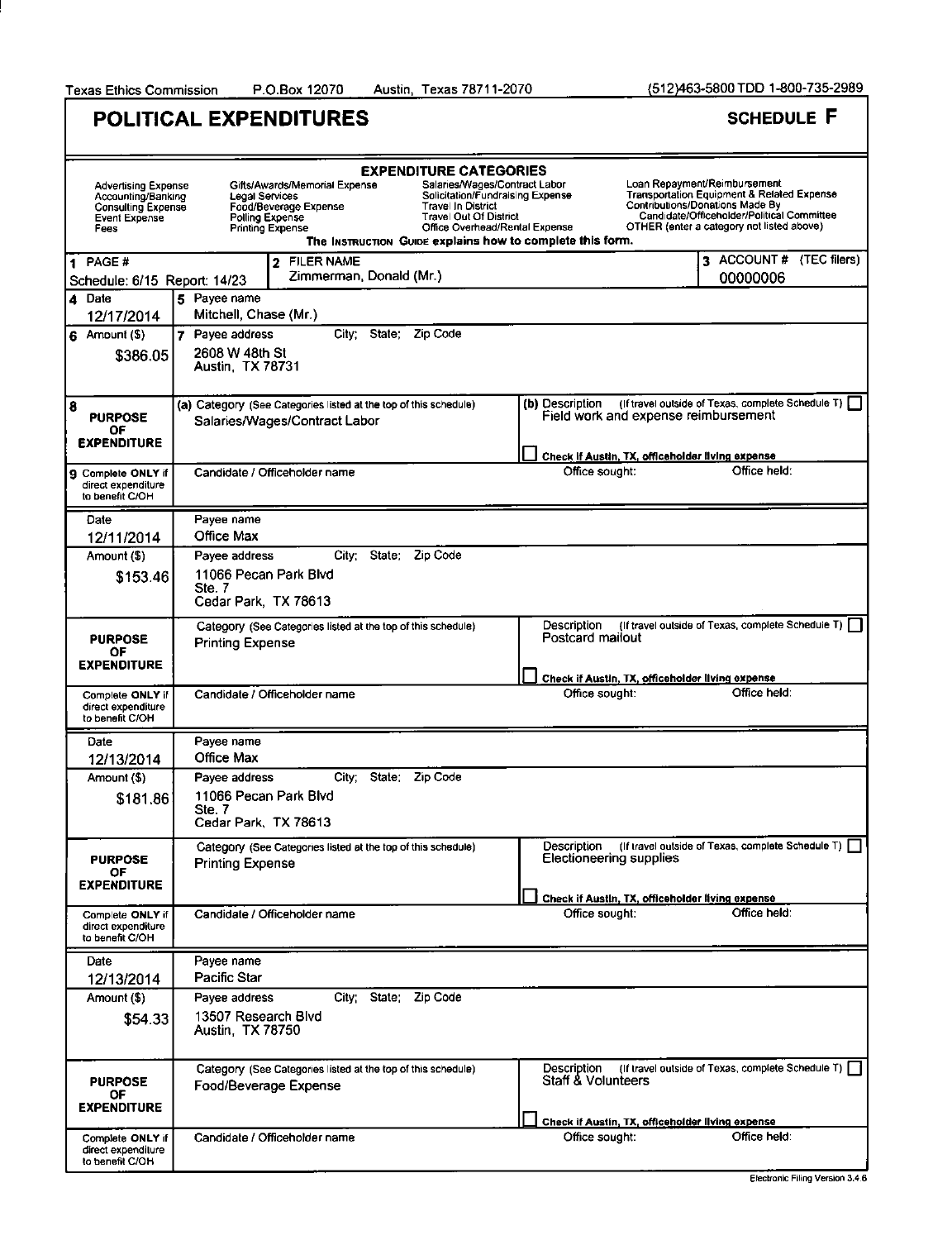Austin, Texas 78711-2070

(512)463-5800 TDD 1-800-735-2989

٦

|                                                                                                               | <b>POLITICAL EXPENDITURES</b>                                                                                                                           |                                                                                                                                                                                                                                | <b>SCHEDULE F</b>                                                                                                                                                                                        |
|---------------------------------------------------------------------------------------------------------------|---------------------------------------------------------------------------------------------------------------------------------------------------------|--------------------------------------------------------------------------------------------------------------------------------------------------------------------------------------------------------------------------------|----------------------------------------------------------------------------------------------------------------------------------------------------------------------------------------------------------|
| <b>Advertising Expense</b><br>Accounting/Banking<br><b>Consulting Expense</b><br><b>Event Expense</b><br>Fees | <b>EXPENDITURE CATEGORIES</b><br>Gifts/Awards/Memorial Expense<br>Legal Services<br>Food/Beverage Expense<br>Polling Expense<br><b>Printing Expense</b> | Salaries/Wages/Contract Labor<br>Solicitation/Fundraising Expense<br><b>Travel In District</b><br><b>Travel Out Of District</b><br>Office Overhead/Rental Expense<br>The INSTRUCTION GUIDE explains how to complete this form. | Loan Repayment/Reimbursement<br>Transportation Equipment & Related Expense<br>Contributions/Donations Made By<br>Candidate/Officeholder/Political Committee<br>OTHER (enter a category not listed above) |
| 1 PAGE#<br>Schedule: 7/15 Report: 15/23                                                                       | 2 FILER NAME<br>Zimmerman, Donald (Mr.)                                                                                                                 |                                                                                                                                                                                                                                | 3 ACCOUNT#<br>(TEC filers)<br>00000006                                                                                                                                                                   |
| 4 Date<br>12/18/2014                                                                                          | 5 Payee name<br>Panda Express                                                                                                                           |                                                                                                                                                                                                                                |                                                                                                                                                                                                          |
| $6$ Amount (\$)<br>\$8.49                                                                                     | <b>City</b><br>State:<br>Zip Code<br>Payee address<br>11521 N Ranch to Market 620<br>Austin, TX 78726                                                   |                                                                                                                                                                                                                                |                                                                                                                                                                                                          |
| 8<br><b>PURPOSE</b><br>OF<br><b>EXPENDITURE</b>                                                               | (a) Category (See Categories listed at the top of this schedule)<br>Food/Beverage Expense                                                               | (b) Description<br>Volunteer                                                                                                                                                                                                   | (If travel outside of Texas, complete Schedule T)                                                                                                                                                        |
|                                                                                                               |                                                                                                                                                         |                                                                                                                                                                                                                                | Check if Austin, TX, officeholder living expense                                                                                                                                                         |
| <b>9</b> Complete ONLY if<br>direct expenditure<br>to benefit C/OH                                            | Candidate / Officeholder name                                                                                                                           | Office sought:                                                                                                                                                                                                                 | Office held:                                                                                                                                                                                             |
| Date                                                                                                          | Payee name                                                                                                                                              |                                                                                                                                                                                                                                |                                                                                                                                                                                                          |
| 12/15/2014<br>Amount (\$)                                                                                     | Party City<br>State:<br>Zip Code<br>City:<br>Payee address                                                                                              |                                                                                                                                                                                                                                |                                                                                                                                                                                                          |
| \$142.54                                                                                                      | 11150 Research Blvd<br>Austin, TX 78759                                                                                                                 |                                                                                                                                                                                                                                |                                                                                                                                                                                                          |
| <b>PURPOSE</b><br>ОF                                                                                          | Category (See Categories listed at the top of this schedule)<br><b>Event Expense</b>                                                                    | Description<br><b>Office Party Supplies</b>                                                                                                                                                                                    | (If travel outside of Texas, complete Schedule T)                                                                                                                                                        |
| <b>EXPENDITURE</b>                                                                                            |                                                                                                                                                         |                                                                                                                                                                                                                                | Check if Austin, TX, officeholder living expense                                                                                                                                                         |
| Complete ONLY if<br>direct expenditure<br>to benefit C/OH                                                     | Candidate / Officeholder name                                                                                                                           | Office sought:                                                                                                                                                                                                                 | Office held:                                                                                                                                                                                             |
| Date                                                                                                          | Payee name                                                                                                                                              |                                                                                                                                                                                                                                |                                                                                                                                                                                                          |
| 12/08/2014                                                                                                    | Peterson, Reagan (Mr.)                                                                                                                                  |                                                                                                                                                                                                                                |                                                                                                                                                                                                          |
| Amount (\$)<br>\$100.00                                                                                       | Payee address<br>State:<br>Zip Code<br>City,<br>115 Remington Dr<br>Kyle, TX 78640                                                                      |                                                                                                                                                                                                                                |                                                                                                                                                                                                          |
| <b>PURPOSE</b><br>ОF<br>EXPENDITURE                                                                           | Category (See Categories listed at the top of this schedule)<br>Salaries/Wages/Contract Labor                                                           | Description<br>Creative Video for fundraising                                                                                                                                                                                  | (If travel outside of Texas, complete Schedule T)                                                                                                                                                        |
| Complete ONLY if<br>direct expenditure<br>to benefit C/OH                                                     | Candidate / Officeholder name                                                                                                                           | Office sought:                                                                                                                                                                                                                 | Check if Austin, TX, officeholder living expense<br>Office held:                                                                                                                                         |
| Date                                                                                                          | Payee name                                                                                                                                              |                                                                                                                                                                                                                                |                                                                                                                                                                                                          |
| 12/16/2014                                                                                                    | Piryx                                                                                                                                                   |                                                                                                                                                                                                                                |                                                                                                                                                                                                          |
| Amount (\$)                                                                                                   | Zip Code<br>City; State;<br>Payee address                                                                                                               |                                                                                                                                                                                                                                |                                                                                                                                                                                                          |
| \$205.05                                                                                                      | 144 2nd St., First Floor<br>San Franscisco, CA 94105                                                                                                    |                                                                                                                                                                                                                                |                                                                                                                                                                                                          |
| <b>PURPOSE</b><br>OF                                                                                          | Category (See Categories listed at the top of this schedule)<br>Fees                                                                                    | Description<br>Fundraising on-line charges                                                                                                                                                                                     | (If travel outside of Texas, complete Schedule T)                                                                                                                                                        |
| <b>EXPENDITURE</b>                                                                                            |                                                                                                                                                         |                                                                                                                                                                                                                                | Check if Austin, TX, officeholder living expense                                                                                                                                                         |
| Complete ONLY if<br>direct expenditure<br>to benefit C/OH                                                     | Candidate / Officeholder name                                                                                                                           | Office sought:                                                                                                                                                                                                                 | Office held:                                                                                                                                                                                             |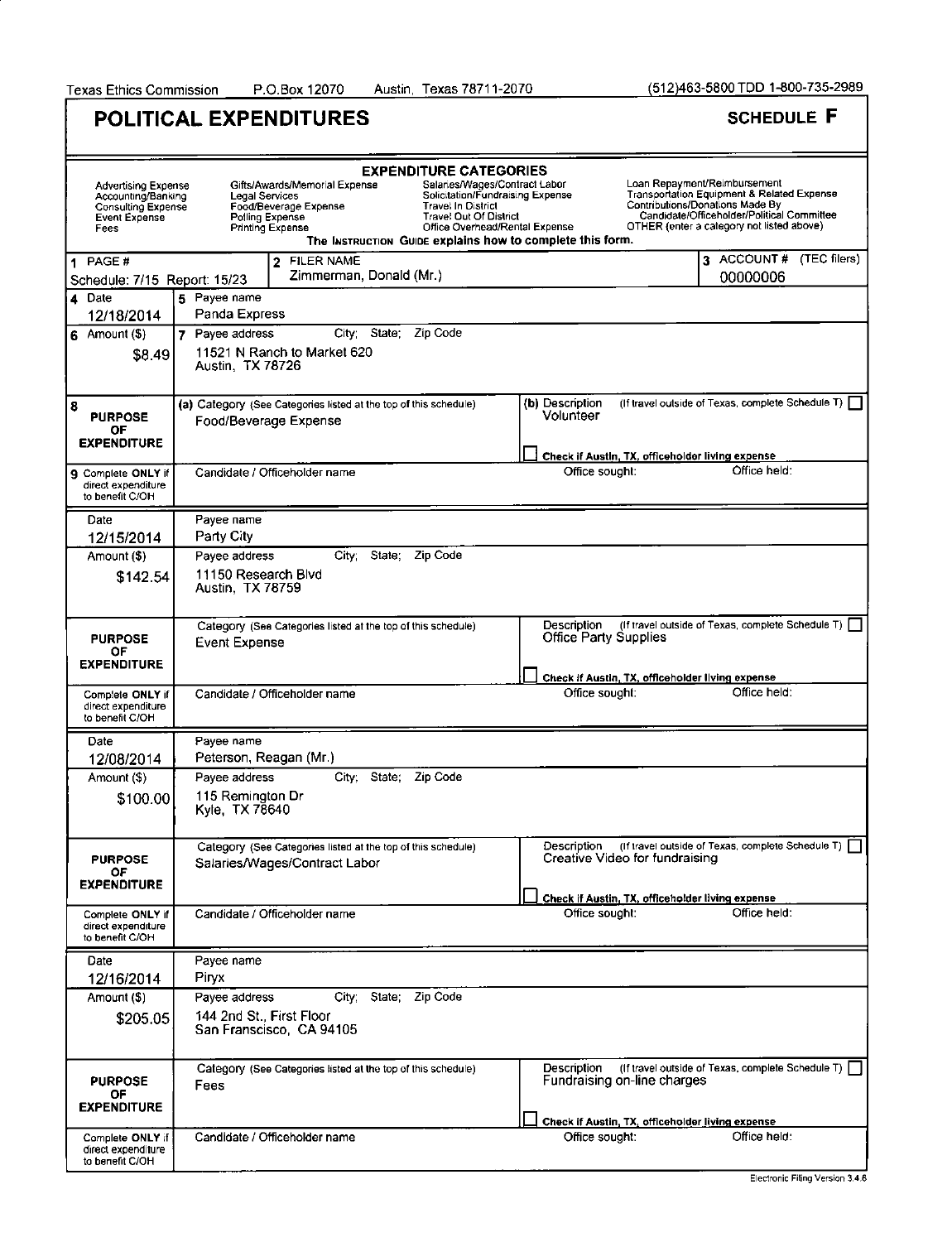(512)463-5800 TDD 1-800-735-2989

ĭ

|                                                                                                        | POLITICAL EXPENDITURES                                                                                                                                                                                                                                                                                                                                                                    |                                                                                      | <b>SCHEDULE F</b>                                                                                                                                                                                                   |
|--------------------------------------------------------------------------------------------------------|-------------------------------------------------------------------------------------------------------------------------------------------------------------------------------------------------------------------------------------------------------------------------------------------------------------------------------------------------------------------------------------------|--------------------------------------------------------------------------------------|---------------------------------------------------------------------------------------------------------------------------------------------------------------------------------------------------------------------|
| <b>Advertising Expense</b><br>Accounting/Banking<br><b>Consulting Expense</b><br>Event Expense<br>Fees | <b>EXPENDITURE CATEGORIES</b><br>Salaries/Wages/Contract Labor<br>Gifts/Awards/Memorial Expense<br>Solicitation/Fundraising Expense<br>Legal Services<br><b>Travel In District</b><br>Food/Beverage Expense<br><b>Travel Out Of District</b><br>Polling Expense<br>Office Overhead/Rental Expense<br><b>Printing Expense</b><br>The INSTRUCTION GUIDE explains how to complete this form. |                                                                                      | Loan Repayment/Reimbursement<br><b>Transportation Equipment &amp; Related Expense</b><br>Contributions/Donations Made By<br>Candidate/Officeholder/Political Committee<br>OTHER (enter a category not listed above) |
| 1 PAGE#<br>Schedule: 8/15 Report: 16/23                                                                | 2 FILER NAME<br>Zimmerman, Donald (Mr.)                                                                                                                                                                                                                                                                                                                                                   |                                                                                      | 3 ACCOUNT# (TEC filers)<br>00000006                                                                                                                                                                                 |
| 4 Date<br>12/12/2014                                                                                   | 5 Payee name<br>Randall's                                                                                                                                                                                                                                                                                                                                                                 |                                                                                      |                                                                                                                                                                                                                     |
| $6$ Amount (\$)<br>\$69.14]                                                                            | State;<br>Zip Code<br>7 Payee address<br>City:<br>10900 Research Blvd<br>Austin, TX 78759                                                                                                                                                                                                                                                                                                 |                                                                                      |                                                                                                                                                                                                                     |
| 8<br><b>PURPOSE</b><br>ОF<br><b>EXPENDITURE</b>                                                        | (a) Category (See Categories listed at the top of this schedule)<br>Food/Beverage Expense                                                                                                                                                                                                                                                                                                 | (b) Description<br>Office Party                                                      | (If travel outside of Texas, complete Schedule T)                                                                                                                                                                   |
| 9 Complete ONLY if<br>direct expenditure<br>to benefit C/OH                                            | Candidate / Officeholder name                                                                                                                                                                                                                                                                                                                                                             | Check if Austin, TX, officeholder living expense<br>Office sought:                   | Office held:                                                                                                                                                                                                        |
| Date                                                                                                   | Payee name                                                                                                                                                                                                                                                                                                                                                                                |                                                                                      |                                                                                                                                                                                                                     |
| 12/15/2014<br>Amount (\$)                                                                              | Randall's<br>City; State; Zip Code<br>Payee address                                                                                                                                                                                                                                                                                                                                       |                                                                                      |                                                                                                                                                                                                                     |
| \$28.12                                                                                                | 10900 Research Blvd<br>Austin, TX 78759                                                                                                                                                                                                                                                                                                                                                   |                                                                                      |                                                                                                                                                                                                                     |
| <b>PURPOSE</b><br>ОF<br><b>EXPENDITURE</b>                                                             | Category (See Categories listed at the top of this schedule)<br>Food/Beverage Expense                                                                                                                                                                                                                                                                                                     | Description<br><b>Staff &amp; Volunteers</b>                                         | (If travel outside of Texas, complete Schedule T)                                                                                                                                                                   |
| Complete ONLY if<br>direct expenditure<br>to benefit C/OH                                              | Candidate / Officeholder name                                                                                                                                                                                                                                                                                                                                                             | Check if Austin, TX, officeholder living expense<br>Office sought:                   | Office held:                                                                                                                                                                                                        |
| Date<br>12/15/2014                                                                                     | Payee name<br>Randall's                                                                                                                                                                                                                                                                                                                                                                   |                                                                                      |                                                                                                                                                                                                                     |
| Amount (\$)<br>\$42.79                                                                                 | Payee address<br>City; State; Zip Code<br>10900 Research Blvd<br>Austin, TX 78759                                                                                                                                                                                                                                                                                                         |                                                                                      |                                                                                                                                                                                                                     |
| <b>PURPOSE</b><br>OF<br><b>EXPENDITURE</b>                                                             | Category (See Categories listed at the top of this schedule)<br>Food/Beverage Expense                                                                                                                                                                                                                                                                                                     | Description<br>Staff & Volunteers                                                    | (If travel outside of Texas, complete Schedule T)                                                                                                                                                                   |
| Complete ONLY if<br>direct expenditure<br>to benefit C/OH                                              | Candidate / Officeholder name                                                                                                                                                                                                                                                                                                                                                             | Check if Austin, TX, officeholder living expense<br>Office sought:                   | Office held:                                                                                                                                                                                                        |
| Date<br>12/30/2014                                                                                     | Payee name<br>Reale's Pizza                                                                                                                                                                                                                                                                                                                                                               |                                                                                      |                                                                                                                                                                                                                     |
| Amount (\$)<br>\$18.45                                                                                 | Payee address<br>City; State; Zip Code<br>13450 N Hwy 183<br>Austin, TX 78750                                                                                                                                                                                                                                                                                                             |                                                                                      |                                                                                                                                                                                                                     |
| <b>PURPOSE</b><br>ΟF<br><b>EXPENDITURE</b>                                                             | Category (See Categories listed at the top of this schedule)<br>Food/Beverage Expense                                                                                                                                                                                                                                                                                                     | Description<br>Staff & Volunteer<br>Check If Austin, TX, officeholder living expense | (if travel outside of Texas, complete Schedule T)                                                                                                                                                                   |
| Complete ONLY if<br>direct expenditure<br>to benefit C/OH                                              | Candidate / Officeholder name                                                                                                                                                                                                                                                                                                                                                             | Office sought:                                                                       | Office held:<br>Electronic Filing Version 3.4.6                                                                                                                                                                     |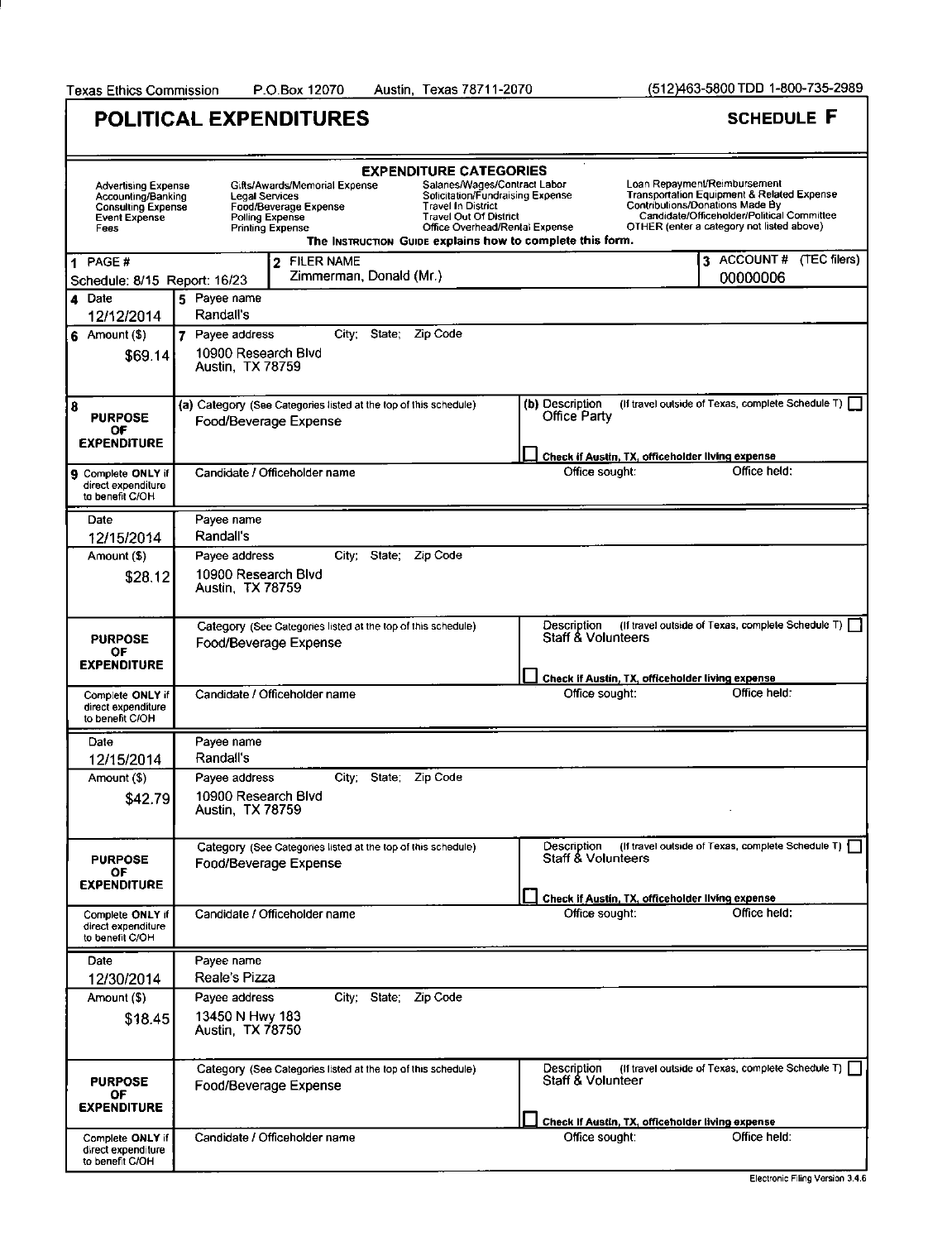Austin, Texas 78711-2070

|                                                                                                        | POLITICAL EXPENDITURES                                                                                                                                                        |                                                                                                                                                                                                   | <b>SCHEDULE F</b>                                                                                                                                                                                                          |
|--------------------------------------------------------------------------------------------------------|-------------------------------------------------------------------------------------------------------------------------------------------------------------------------------|---------------------------------------------------------------------------------------------------------------------------------------------------------------------------------------------------|----------------------------------------------------------------------------------------------------------------------------------------------------------------------------------------------------------------------------|
| <b>Advertising Expense</b><br>Accounting/Banking<br><b>Consulting Expense</b><br>Event Expense<br>Fees | <b>EXPENDITURE CATEGORIES</b><br>Gifts/Awards/Memorial Expense<br>Legal Services<br><b>Travel In District</b><br>Food/Beverage Expense<br>Polling Expense<br>Printing Expense | Salaries/Wages/Contract Labor<br>Solicitation/Fundraising Expense<br><b>Travel Out Of District</b><br>Office Overhead/Rental Expense<br>The Instruction Guipe explains how to complete this form. | Loan Repayment/Reimbursement<br><b>Transportation Equipment &amp; Related Expense</b><br><b>Contributions/Donations Made By</b><br>Candidate/Officeholder/Political Committee<br>OTHER (enter a category not listed above) |
| PAGE#<br>1<br>Schedule: 9/15 Report: 17/23                                                             | 2 FILER NAME<br>Zimmerman, Donald (Mr.)                                                                                                                                       |                                                                                                                                                                                                   | 3 ACCOUNT # (TEC filers)<br>00000006                                                                                                                                                                                       |
| 4 Date<br>12/08/2014                                                                                   | 5 Payee name<br>Ryan Data & Research                                                                                                                                          |                                                                                                                                                                                                   |                                                                                                                                                                                                                            |
| $6$ Amount $(5)$<br>\$150.00                                                                           | 7 Payee address<br>State; Zip Code<br>City;<br>P.O. Box 202675<br>Austin, TX 78720                                                                                            |                                                                                                                                                                                                   |                                                                                                                                                                                                                            |
| 8<br><b>PURPOSE</b><br>ΟF<br><b>EXPENDITURE</b>                                                        | (a) Category (See Categories listed at the top of this schedule)<br><b>Consulting Expense</b>                                                                                 | (b) Description<br>Voter Data Updates                                                                                                                                                             | (If travel outside of Texas, complete Schedule T)                                                                                                                                                                          |
| 9 Complete ONLY if<br>direct expenditure<br>to benefit C/OH                                            | Candidate / Officeholder name                                                                                                                                                 | Check if Austin, TX, officeholder living expense<br>Office sought:                                                                                                                                | Office held:                                                                                                                                                                                                               |
| Date                                                                                                   | Payee name                                                                                                                                                                    |                                                                                                                                                                                                   |                                                                                                                                                                                                                            |
| 12/09/2014<br>Amount (\$)                                                                              | Sarpinos Pizza<br>City; State; Zip Code<br>Payee address                                                                                                                      |                                                                                                                                                                                                   |                                                                                                                                                                                                                            |
| \$18.09                                                                                                | 10401 Anderson Mill Rd<br>Austin, TX 78750                                                                                                                                    |                                                                                                                                                                                                   |                                                                                                                                                                                                                            |
| <b>PURPOSE</b><br>OF                                                                                   | Category (See Categories listed at the top of this schedule)<br>Food/Beverage Expense                                                                                         | Description<br><b>Staff &amp; Volunteers</b>                                                                                                                                                      | (If travel outside of Texas, complete Schedule T)                                                                                                                                                                          |
| <b>EXPENDITURE</b>                                                                                     |                                                                                                                                                                               | Check If Austin, TX, officeholder living expense                                                                                                                                                  |                                                                                                                                                                                                                            |
| Complete ONLY if<br>direct expenditure<br>to benefit C/OH                                              | Candidate / Officeholder name                                                                                                                                                 | Office sought:                                                                                                                                                                                    | Office held:                                                                                                                                                                                                               |
| Date<br>12/11/2014                                                                                     | Payee name<br>Sarpinos Pizza                                                                                                                                                  |                                                                                                                                                                                                   |                                                                                                                                                                                                                            |
| Amount (\$)                                                                                            | Payee address<br>City; State; Zip Code                                                                                                                                        |                                                                                                                                                                                                   |                                                                                                                                                                                                                            |
| \$23.15                                                                                                | 10401 Anderson Mill Rd<br>Austin, TX 78750                                                                                                                                    |                                                                                                                                                                                                   |                                                                                                                                                                                                                            |
| <b>PURPOSE</b><br>ОF<br><b>EXPENDITURE</b>                                                             | Category (See Categories listed at the top of this schedule)<br>Food/Beverage Expense                                                                                         | Description<br><b>Staff &amp; Volunteers</b>                                                                                                                                                      | (If travel outside of Texas, complete Schedule T)                                                                                                                                                                          |
| Complete ONLY if<br>direct expenditure<br>to benefit C/OH                                              | Candidate / Officeholder name                                                                                                                                                 | Check if Austin, TX, officeholder living expense<br>Office sought:                                                                                                                                | Office held:                                                                                                                                                                                                               |
| Date                                                                                                   | Payee name<br>Sarpinos Pizza                                                                                                                                                  |                                                                                                                                                                                                   |                                                                                                                                                                                                                            |
| 12/12/2014<br>Amount (\$)                                                                              | Payee address<br>City; State; Zip Code                                                                                                                                        |                                                                                                                                                                                                   |                                                                                                                                                                                                                            |
| \$47.57                                                                                                | 10401 Anderson Mill Rd<br>Austin, TX 78750                                                                                                                                    |                                                                                                                                                                                                   |                                                                                                                                                                                                                            |
| <b>PURPOSE</b><br>OF<br><b>EXPENDITURE</b>                                                             | Category (See Categories listed at the top of this schedule)<br>Food/Beverage Expense                                                                                         | Description<br>Office Party                                                                                                                                                                       | (If travel outside of Texas, complete Schedule T)                                                                                                                                                                          |
|                                                                                                        |                                                                                                                                                                               | Check if Austin, TX, officeholder living expense                                                                                                                                                  |                                                                                                                                                                                                                            |
| Complete ONLY if<br>direct expenditure<br>to benefit C/OH                                              | Candidate / Officeholder name                                                                                                                                                 | Office sought:                                                                                                                                                                                    | Office held:                                                                                                                                                                                                               |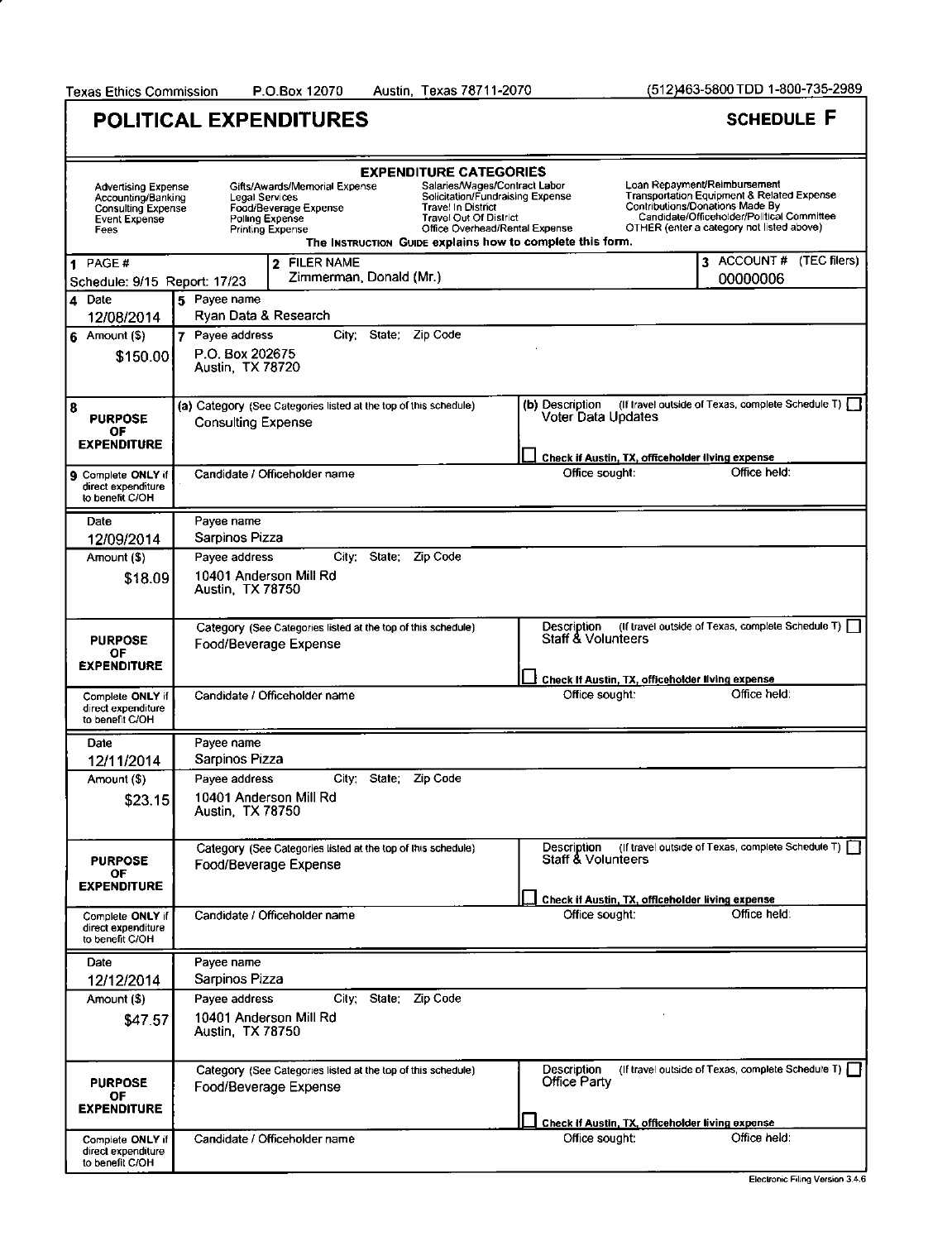Texas Ethics Commission P.O.Box 12070 Austin, Texas 78711-2070 (512)463-5800 TDD 1-800-735-2989

٦

 $\overline{a}$ 

|                                                                                                        | <b>POLITICAL EXPENDITURES</b>                                                                                                                                                                                                                                                                                                                                                             |                                                                    | <b>SCHEDULE F</b>                                                                                                                                                                                        |
|--------------------------------------------------------------------------------------------------------|-------------------------------------------------------------------------------------------------------------------------------------------------------------------------------------------------------------------------------------------------------------------------------------------------------------------------------------------------------------------------------------------|--------------------------------------------------------------------|----------------------------------------------------------------------------------------------------------------------------------------------------------------------------------------------------------|
| Advertising Expense<br>Accounting/Banking<br><b>Consulting Expense</b><br><b>Event Expense</b><br>Fees | <b>EXPENDITURE CATEGORIES</b><br>Salaries/Wages/Contract Labor<br>Gifts/Awards/Memorial Expense<br>Solicitation/Fundraising Expense<br>Legal Services<br><b>Travel In District</b><br>Food/Beverage Expense<br><b>Travel Out Of District</b><br>Polling Expense<br>Office Overhead/Rental Expense<br><b>Printing Expense</b><br>The INSTRUCTION GUIDE explains how to complete this form. |                                                                    | Loan Repayment/Reimbursement<br>Transportation Equipment & Related Expense<br>Contributions/Donations Made By<br>Candidate/Officeholder/Political Committee<br>OTHER (enter a category not listed above) |
| PAGE#<br>Schedule: 10/15 Report: 18/23                                                                 | 2 FILER NAME<br>Zimmerman, Donald (Mr.)                                                                                                                                                                                                                                                                                                                                                   |                                                                    | 3 ACCOUNT # (TEC filers)<br>00000006                                                                                                                                                                     |
| 4 Date                                                                                                 | 5 Pavee name<br>Sarpinos Pizza                                                                                                                                                                                                                                                                                                                                                            |                                                                    |                                                                                                                                                                                                          |
| 12/12/2014<br>$6$ Amount $(\$)$<br>\$19.45                                                             | State: Zip Code<br>7 Pavee address<br>City.<br>10401 Anderson Mill Rd<br>Austin, TX 78750                                                                                                                                                                                                                                                                                                 |                                                                    |                                                                                                                                                                                                          |
| 8<br><b>PURPOSE</b><br>ОF<br><b>EXPENDITURE</b>                                                        | (a) Category (See Categories listed at the top of this schedule)<br>Food/Beverage Expense                                                                                                                                                                                                                                                                                                 | (b) Description<br>Office Party                                    | (If travel outside of Texas, complete Schedule T) [                                                                                                                                                      |
|                                                                                                        |                                                                                                                                                                                                                                                                                                                                                                                           | Check if Austin, TX, officeholder living expense                   | Office held:                                                                                                                                                                                             |
| Complete ONLY if<br>9<br>direct expenditure<br>to benefit C/OH                                         | Candidate / Officeholder name                                                                                                                                                                                                                                                                                                                                                             | Office sought:                                                     |                                                                                                                                                                                                          |
| Date                                                                                                   | Payee name                                                                                                                                                                                                                                                                                                                                                                                |                                                                    |                                                                                                                                                                                                          |
| 12/15/2014<br>Amount (\$)                                                                              | Sarpinos Pizza<br>City:<br>State: Zip Code<br>Payee address                                                                                                                                                                                                                                                                                                                               |                                                                    |                                                                                                                                                                                                          |
| \$23.15                                                                                                | 10401 Anderson Mill Rd<br>Austin, TX 78750                                                                                                                                                                                                                                                                                                                                                |                                                                    |                                                                                                                                                                                                          |
| <b>PURPOSE</b><br>ОF<br><b>EXPENDITURE</b>                                                             | Category (See Categories listed at the top of this schedule)<br>Food/Beverage Expense                                                                                                                                                                                                                                                                                                     | Description<br><b>Staff &amp; Volunteers</b>                       | (If travel outside of Texas, complete Schedule T)                                                                                                                                                        |
| Complete ONLY if<br>direct expenditure<br>to benefit C/OH                                              | Candidate / Officeholder name                                                                                                                                                                                                                                                                                                                                                             | Check if Austin, TX, officeholder living expense<br>Office sought: | Office held:                                                                                                                                                                                             |
| Date                                                                                                   | Payee name                                                                                                                                                                                                                                                                                                                                                                                |                                                                    |                                                                                                                                                                                                          |
| 12/16/2014                                                                                             | Sarpinos Pizza                                                                                                                                                                                                                                                                                                                                                                            |                                                                    |                                                                                                                                                                                                          |
| Amount (\$)<br>\$41.39                                                                                 | City; State; Zip Code<br>Pavee address<br>10401 Anderson Mill Rd<br>Austin, TX 78750                                                                                                                                                                                                                                                                                                      |                                                                    |                                                                                                                                                                                                          |
| <b>PURPOSE</b><br>OF<br><b>EXPENDITURE</b>                                                             | Category (See Categories listed at the top of this schedule)<br>Food/Beverage Expense                                                                                                                                                                                                                                                                                                     | Description<br><b>Staff &amp; Volunteers</b>                       | (If travel outside of Texas, complete Schedule T)                                                                                                                                                        |
| Complete ONLY if<br>direct expenditure<br>to benefit C/OH                                              | Candidate / Officeholder name                                                                                                                                                                                                                                                                                                                                                             | Check if Austin, TX, officeholder living expense<br>Office sought: | Office held:                                                                                                                                                                                             |
| Date<br>12/12/2014                                                                                     | Payee name<br>Shell Oil                                                                                                                                                                                                                                                                                                                                                                   |                                                                    |                                                                                                                                                                                                          |
| Amount (\$)                                                                                            | City; State; Zip Code<br>Payee address                                                                                                                                                                                                                                                                                                                                                    |                                                                    |                                                                                                                                                                                                          |
| \$26.47                                                                                                | 12304 Ranch Road 620 N<br>Cedar Park, TX 78750                                                                                                                                                                                                                                                                                                                                            |                                                                    |                                                                                                                                                                                                          |
| <b>PURPOSE</b><br>OF<br><b>EXPENDITURE</b>                                                             | Category (See Categories listed at the top of this schedule)<br><b>Transportation Equipment &amp; Related Expense</b>                                                                                                                                                                                                                                                                     | Description<br>Fuel, Field Work                                    | (If travel outside of Texas, complete Schedule T) [                                                                                                                                                      |
| Complete ONLY if<br>direct expenditure<br>to benefit C/OH                                              | Candidate / Officeholder name                                                                                                                                                                                                                                                                                                                                                             | Check If Austin, TX, officeholder living expense<br>Office sought: | Office held:                                                                                                                                                                                             |
|                                                                                                        |                                                                                                                                                                                                                                                                                                                                                                                           |                                                                    |                                                                                                                                                                                                          |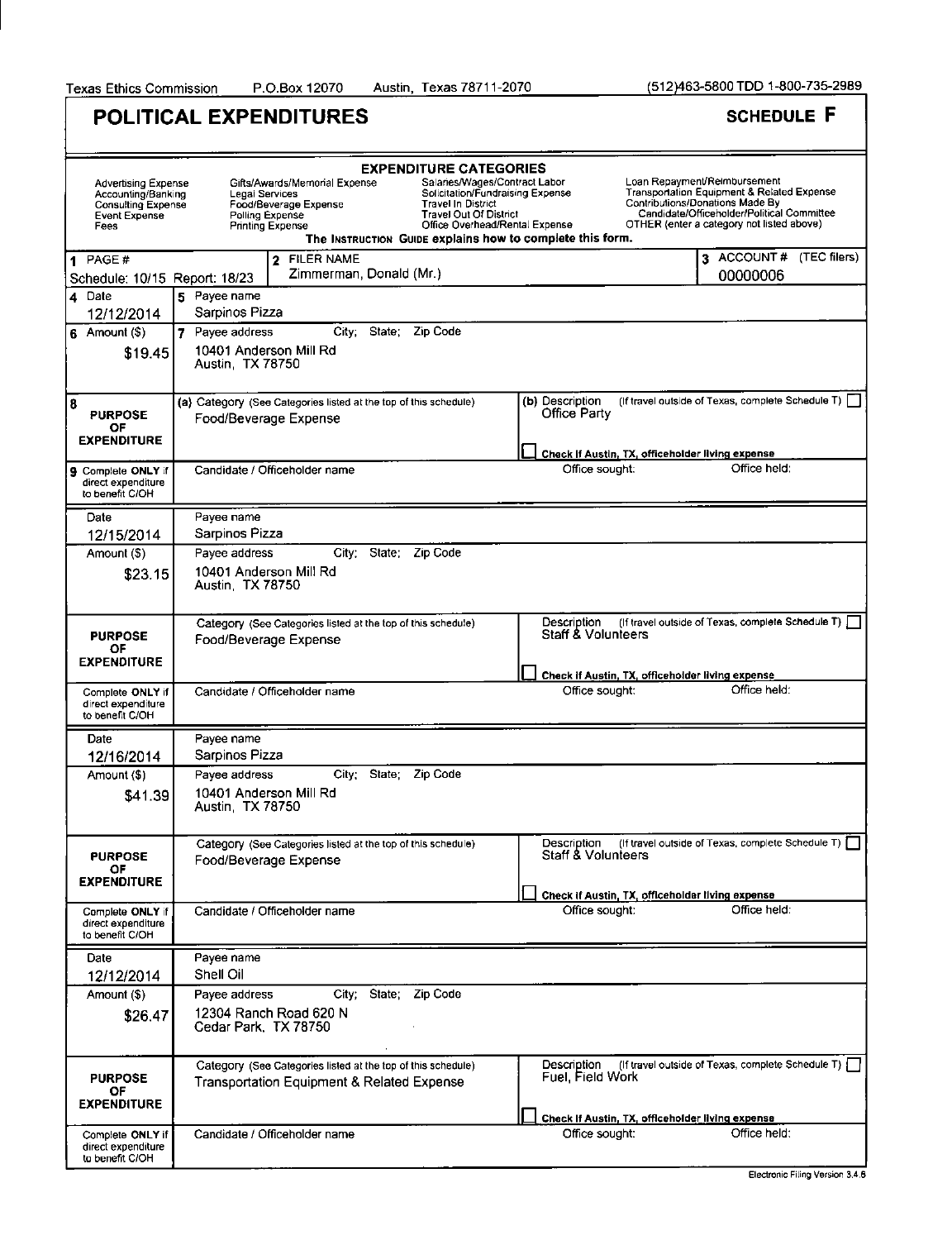|                                                                                                        | <b>POLITICAL EXPENDITURES</b>                                                                                                                                                                                                                                                             |                                                                                                     | <b>SCHEDULE F</b>                                                                                                                                                                                        |
|--------------------------------------------------------------------------------------------------------|-------------------------------------------------------------------------------------------------------------------------------------------------------------------------------------------------------------------------------------------------------------------------------------------|-----------------------------------------------------------------------------------------------------|----------------------------------------------------------------------------------------------------------------------------------------------------------------------------------------------------------|
| <b>Advertising Expense</b><br>Accounting/Banking<br><b>Consulting Expense</b><br>Event Expense<br>Fees | <b>EXPENDITURE CATEGORIES</b><br>Gifts/Awards/Memorial Expense<br><b>Legal Services</b><br>Food/Beverage Expense<br><b>Travel In District</b><br><b>Travel Out Of District</b><br>Polling Expense<br><b>Printing Expense</b><br>The INSTRUCTION GUIDE explains how to complete this form. | Salaries/Wages/Contract Labor<br>Solicitation/Fundraising Expense<br>Office Overhead/Rental Expense | Loan Repayment/Reimbursement<br>Transportation Equipment & Related Expense<br>Contributions/Donations Made By<br>Candidate/Officeholder/Political Committee<br>OTHER (enter a category not listed above) |
| PAGE #<br>$\blacktriangleleft$<br>Schedule: 11/15 Report: 19/23                                        | <b>FILER NAME</b><br>$\mathbf{z}$<br>Zimmerman, Donald (Mr.)                                                                                                                                                                                                                              |                                                                                                     | 3 ACCOUNT # (TEC filers)<br>00000006                                                                                                                                                                     |
| 4 Date<br>12/16/2014                                                                                   | 5 Payee name<br>Shell Oil                                                                                                                                                                                                                                                                 |                                                                                                     |                                                                                                                                                                                                          |
| $6$ Amount $(5)$<br>\$24.53                                                                            | City: State,<br>Zip Code<br>7 Payee address<br>12304 Ranch Road 620 N<br>Cedar Park, TX 78750                                                                                                                                                                                             |                                                                                                     |                                                                                                                                                                                                          |
| 8<br><b>PURPOSE</b><br>ΟF<br><b>EXPENDITURE</b>                                                        | (a) Category (See Categories listed at the top of this schedule)<br><b>Transportation Equipment &amp; Related Expense</b>                                                                                                                                                                 | (b) Description<br>Auto Fuel                                                                        | (if travel outside of Texas, complete Schedule T)                                                                                                                                                        |
| <b>9</b> Complete ONLY if<br>direct expenditure<br>to benefit C/OH                                     | Candidate / Officeholder name                                                                                                                                                                                                                                                             | Check If Austin, TX, officeholder living expense<br>Office sought:                                  | Office held:                                                                                                                                                                                             |
| Date                                                                                                   | Payee name                                                                                                                                                                                                                                                                                |                                                                                                     |                                                                                                                                                                                                          |
| 12/24/2014<br>Amount (\$)                                                                              | Shell Oil<br>State: Zip Code<br>City:<br>Payee address                                                                                                                                                                                                                                    |                                                                                                     |                                                                                                                                                                                                          |
| \$47.62                                                                                                | 12304 Ranch Road 620 N<br>Cedar Park, TX 78750                                                                                                                                                                                                                                            |                                                                                                     |                                                                                                                                                                                                          |
| <b>PURPOSE</b><br>ΟF<br><b>EXPENDITURE</b>                                                             | Category (See Categories listed at the top of this schedule)<br>Transportation Equipment & Related Expense                                                                                                                                                                                | Description<br>Truck Fuel, Field Work<br>Check if Austin, TX, officeholder living expense           | (If travel outside of Texas, complete Schedule T)                                                                                                                                                        |
| Complete ONLY if<br>direct expenditure<br>to benefit C/OH                                              | Candidate / Officeholder name                                                                                                                                                                                                                                                             | Office sought:                                                                                      | Office held:                                                                                                                                                                                             |
| Date<br>12/07/2014                                                                                     | Payee name<br>Shipley Do-nuts                                                                                                                                                                                                                                                             |                                                                                                     |                                                                                                                                                                                                          |
| Amount (\$)<br>\$2.84                                                                                  | State; Zip Code<br>Payee address<br>City.<br>10401 Enchanted Rock<br>Austin, TX 78750                                                                                                                                                                                                     |                                                                                                     |                                                                                                                                                                                                          |
| <b>PURPOSE</b><br>OF<br><b>EXPENDITURE</b>                                                             | Category (See Categories listed at the top of this schedule)<br>Food/Beverage Expense                                                                                                                                                                                                     | Description<br>Staff                                                                                | (If travel outside of Texas, complete Schedule T)                                                                                                                                                        |
| Complete ONLY if<br>direct expenditure<br>to benefit C/OH                                              | Candidate / Officeholder name                                                                                                                                                                                                                                                             | Check if Austin, TX, officeholder living expense<br>Office sought:                                  | Office held:                                                                                                                                                                                             |
| Date<br>12/12/2014                                                                                     | Payee name<br>Speedy Mart                                                                                                                                                                                                                                                                 |                                                                                                     |                                                                                                                                                                                                          |
| Amount (\$)<br>\$4.79                                                                                  | City; State; Zip Code<br>Payee address<br>10300 Anderson Mill Rd<br>Austin, TX 78750                                                                                                                                                                                                      |                                                                                                     |                                                                                                                                                                                                          |
| <b>PURPOSE</b><br>OF<br><b>EXPENDITURE</b>                                                             | Category (See Categories listed at the top of this schedule)<br>Food/Beverage Expense                                                                                                                                                                                                     | Description<br>Office Party drinks<br>Check if Austin, TX, officeholder living expense              | (If travel outside of Texas, complete Schedule T)                                                                                                                                                        |
| Complete ONLY if<br>direct expenditure<br>to benefit C/OH                                              | Candidate / Officeholder name                                                                                                                                                                                                                                                             | Office sought:                                                                                      | Office held:<br>Cleatranic Filips Version 3 4 6                                                                                                                                                          |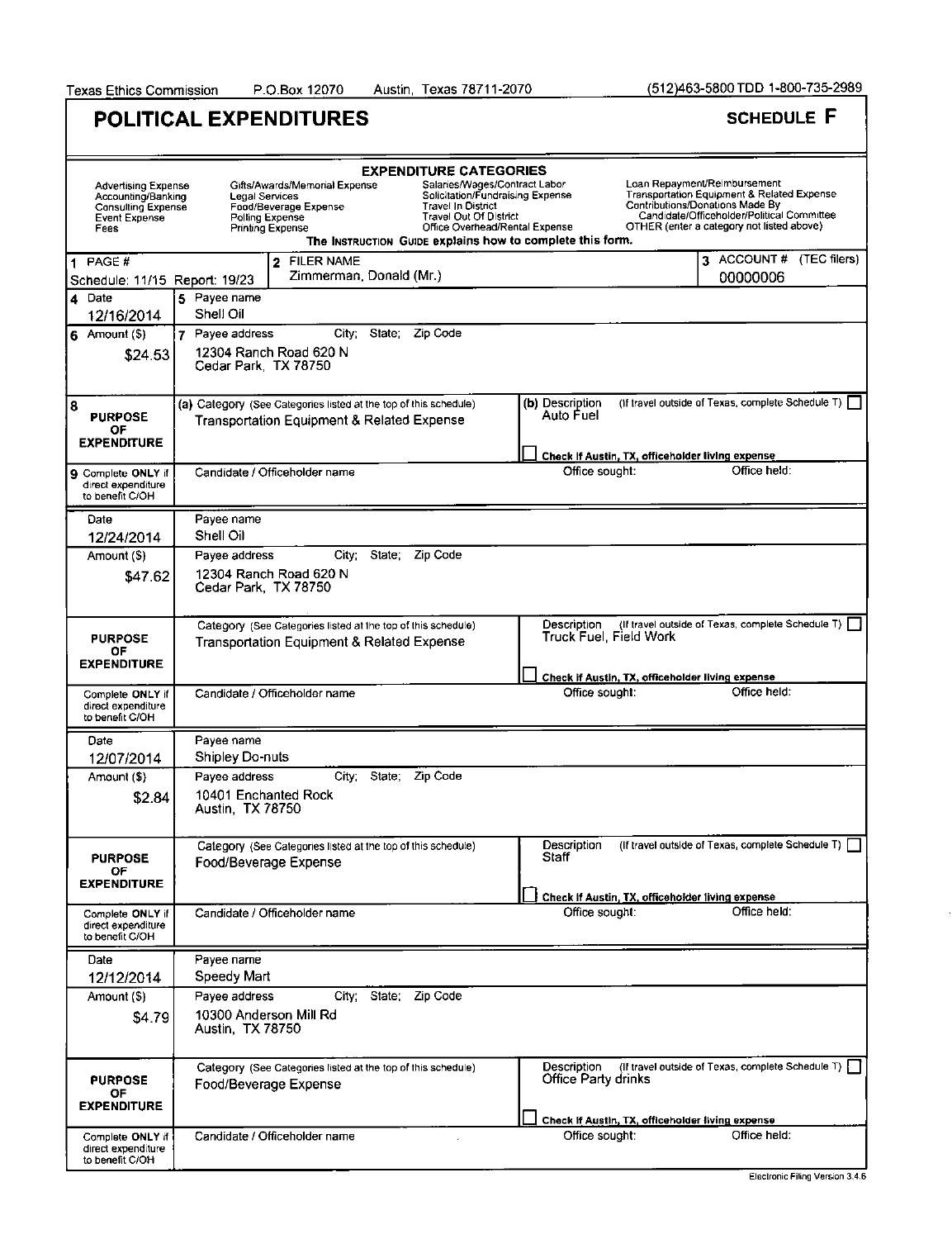|                                                                                                        | POLITICAL EXPENDITURES                                                                                                                                                                                                                                                                                                                                                                    | <b>SCHEDULE F</b>                                                                                                                                                                                        |
|--------------------------------------------------------------------------------------------------------|-------------------------------------------------------------------------------------------------------------------------------------------------------------------------------------------------------------------------------------------------------------------------------------------------------------------------------------------------------------------------------------------|----------------------------------------------------------------------------------------------------------------------------------------------------------------------------------------------------------|
| <b>Advertising Expense</b><br>Accounting/Banking<br>Consulting Expense<br><b>Event Expense</b><br>Fees | <b>EXPENDITURE CATEGORIES</b><br>Salaries/Wages/Contract Labor<br>Gifts/Awards/Memorial Expense<br>Solicitation/Fundraising Expense<br>Legal Services<br><b>Travel In District</b><br>Food/Beverage Expense<br><b>Travel Out Of District</b><br>Polling Expense<br>Office Overhead/Rental Expense<br><b>Printing Expense</b><br>The Instruction Guipe explains how to complete this form. | Loan Repayment/Reimbursement<br>Transportation Equipment & Related Expense<br>Contributions/Donations Made By<br>Candidate/Officeholder/Political Committee<br>OTHER (enter a category not listed above) |
| PAGE#<br>Schedule: 12/15 Report: 20/23                                                                 | 2 FILER NAME<br>Zimmerman, Donald (Mr.)                                                                                                                                                                                                                                                                                                                                                   | 3 ACCOUNT # (TEC filers)<br>00000006                                                                                                                                                                     |
| 4 Date                                                                                                 | 5 Payee name                                                                                                                                                                                                                                                                                                                                                                              |                                                                                                                                                                                                          |
| 12/12/2014<br>$6$ Amount $(9)$<br>\$7.00                                                               | Speedy Mart<br>City; State: Zip Code<br>7 Pavee address<br>10300 Anderson Mill Rd<br>Austin, TX 78750                                                                                                                                                                                                                                                                                     |                                                                                                                                                                                                          |
| 8<br><b>PURPOSE</b><br>ΟF<br><b>EXPENDITURE</b>                                                        | (a) Category (See Categories listed at the top of this schedule)<br>Food/Beverage Expense                                                                                                                                                                                                                                                                                                 | (If travel outside of Texas, complete Schedule T)  <br>(b) Description<br>Office Party                                                                                                                   |
|                                                                                                        |                                                                                                                                                                                                                                                                                                                                                                                           | Check if Austin, TX, officeholder living expense                                                                                                                                                         |
| <b>9 Complete ONLY if</b><br>direct expenditure<br>to benefit C/OH                                     | Candidate / Officeholder name                                                                                                                                                                                                                                                                                                                                                             | Office held:<br>Office sought:                                                                                                                                                                           |
| Date                                                                                                   | Payee name                                                                                                                                                                                                                                                                                                                                                                                |                                                                                                                                                                                                          |
| 12/12/2014                                                                                             | Speedy Mart                                                                                                                                                                                                                                                                                                                                                                               |                                                                                                                                                                                                          |
| Amount (\$)<br>\$3.50                                                                                  | State; Zip Code<br>City:<br>Payee address<br>10300 Anderson Mill Rd<br>Austin, TX 78750                                                                                                                                                                                                                                                                                                   |                                                                                                                                                                                                          |
| <b>PURPOSE</b><br>ОF<br><b>EXPENDITURE</b>                                                             | Category (See Categories listed at the top of this schedule)<br>Food/Beverage Expense                                                                                                                                                                                                                                                                                                     | Description<br>(If travel outside of Texas, complete Schedule T)  <br>Office Party                                                                                                                       |
|                                                                                                        |                                                                                                                                                                                                                                                                                                                                                                                           | Check If Austin, TX, officeholder living expense                                                                                                                                                         |
| Complete ONLY if<br>direct expenditure<br>to benefit C/OH                                              | Candidate / Officeholder name                                                                                                                                                                                                                                                                                                                                                             | Office held:<br>Office sought:                                                                                                                                                                           |
| Date<br>12/12/2014                                                                                     | Payee name<br>Speedy Mart                                                                                                                                                                                                                                                                                                                                                                 |                                                                                                                                                                                                          |
| Amount (\$)                                                                                            | State; Zip Code<br>City:<br>Payee address                                                                                                                                                                                                                                                                                                                                                 |                                                                                                                                                                                                          |
| \$40.55                                                                                                | 10300 Anderson Mill Rd<br>Austin, TX 78750                                                                                                                                                                                                                                                                                                                                                |                                                                                                                                                                                                          |
| <b>PURPOSE</b><br>٥F<br><b>EXPENDITURE</b>                                                             | Category (See Categories listed at the top of this schedule)<br>Food/Beverage Expense                                                                                                                                                                                                                                                                                                     | (If travel outside of Texas, complete Schedule T)  <br>Description<br>Office Party                                                                                                                       |
|                                                                                                        |                                                                                                                                                                                                                                                                                                                                                                                           | Check if Austin, TX, officeholder living expense                                                                                                                                                         |
| Complete ONLY if<br>direct expenditure<br>to benefit C/OH                                              | Candidate / Officeholder name                                                                                                                                                                                                                                                                                                                                                             | Office held:<br>Office sought:                                                                                                                                                                           |
| Date<br>12/16/2014                                                                                     | Payee name<br>Starbucks                                                                                                                                                                                                                                                                                                                                                                   |                                                                                                                                                                                                          |
| Amount (\$)                                                                                            | City: State; Zip Code<br>Pavee address                                                                                                                                                                                                                                                                                                                                                    |                                                                                                                                                                                                          |
| \$3.52                                                                                                 | 13764 N. Hwy 183<br>Austin, TX 78750                                                                                                                                                                                                                                                                                                                                                      |                                                                                                                                                                                                          |
| <b>PURPOSE</b><br>ΟF<br><b>EXPENDITURE</b>                                                             | Category (See Categories listed at the top of this schedule)<br>Food/Beverage Expense                                                                                                                                                                                                                                                                                                     | (If travel outside of Texas, complete Schedule T)  <br>Description<br>Volunteer                                                                                                                          |
|                                                                                                        |                                                                                                                                                                                                                                                                                                                                                                                           | Check if Austin, TX, officeholder living expense<br>Office held:                                                                                                                                         |
| Complete ONLY if<br>direct expenditure<br>to benefit C/OH                                              | Candidate / Officeholder name                                                                                                                                                                                                                                                                                                                                                             | Office sought:<br>Electronic Eiling Version 3.4 6                                                                                                                                                        |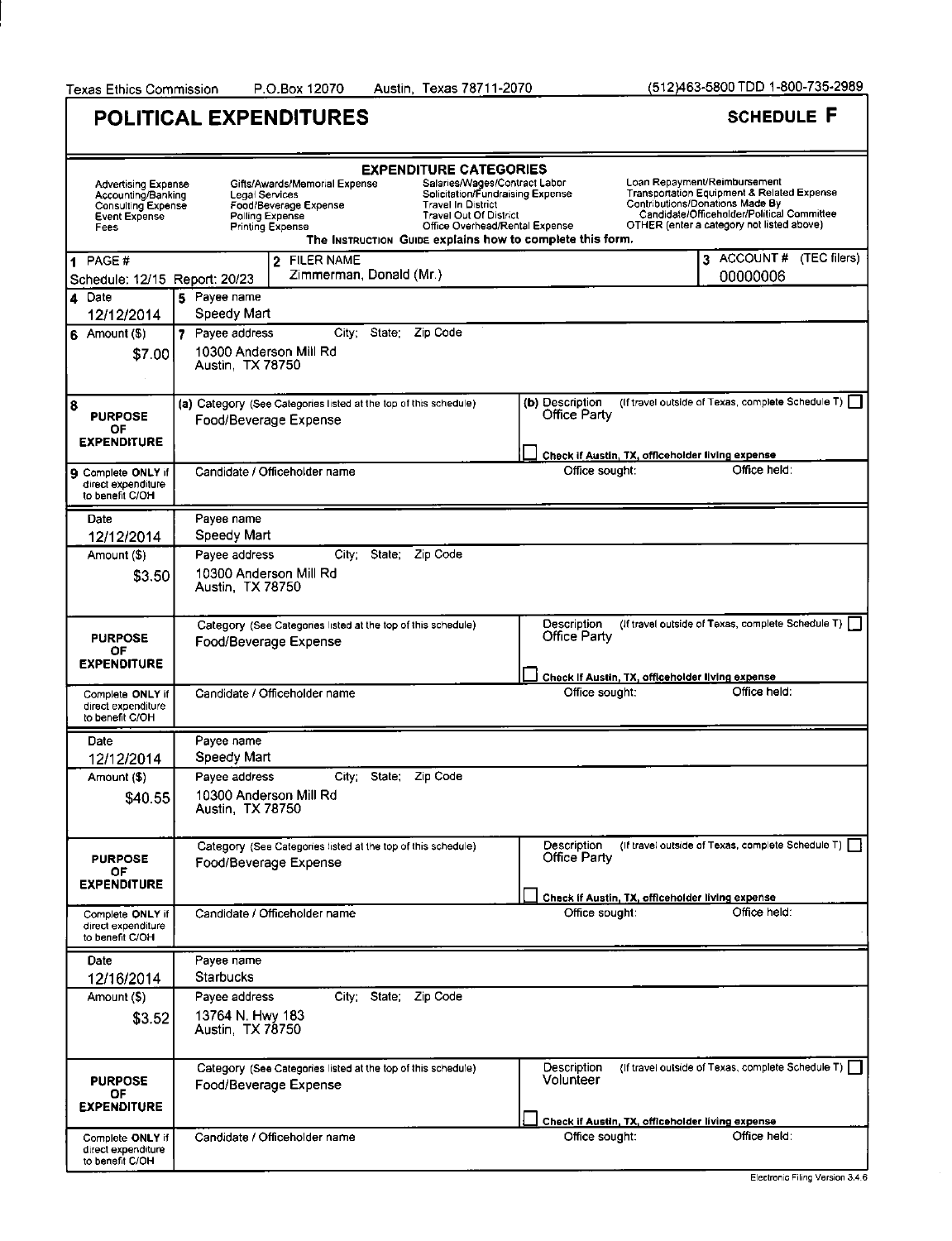$\bar{z}$ 

Texas Ethics Commission P.O.Box 12070 Austin, Texas 78711-2070 (512)463-5800 TDD 1-800-735-2989

|                                                                                                 | POLITICAL EXPENDITURES                                                                                                                                                                                                                                                                                                                                                                           |                                                                                                       | <b>SCHEDULE F</b>                                                                                                                                                                                        |
|-------------------------------------------------------------------------------------------------|--------------------------------------------------------------------------------------------------------------------------------------------------------------------------------------------------------------------------------------------------------------------------------------------------------------------------------------------------------------------------------------------------|-------------------------------------------------------------------------------------------------------|----------------------------------------------------------------------------------------------------------------------------------------------------------------------------------------------------------|
| Advertising Expense<br>Accounting/Banking<br><b>Consulting Expense</b><br>Event Expense<br>Fees | <b>EXPENDITURE CATEGORIES</b><br>Salaries/Wages/Contract Labor<br>Gifts/Awards/Memorial Expense<br>Solicitation/Fundraising Expense<br><b>Legal Services</b><br><b>Travel In District</b><br>Food/Beverage Expense<br><b>Travel Out Of District</b><br>Polling Expense<br>Office Overhead/Rental Expense<br><b>Printing Expense</b><br>The Instruction Guide explains how to complete this form. |                                                                                                       | Loan Repayment/Reimbursement<br>Transportation Equipment & Related Expense<br>Contributions/Donations Made By<br>Candidate/Officeholder/Political Committee<br>OTHER (enter a category not listed above) |
| 1 PAGE#<br>Schedule: 13/15 Report: 21/23                                                        | 2 FILER NAME<br>Zimmerman, Donald (Mr.)                                                                                                                                                                                                                                                                                                                                                          |                                                                                                       | 3 ACCOUNT # (TEC filers)<br>00000006                                                                                                                                                                     |
| 4 Date                                                                                          | 5 Payee name<br><b>Thomas Graphics</b>                                                                                                                                                                                                                                                                                                                                                           |                                                                                                       |                                                                                                                                                                                                          |
| 12/11/2014<br>$6$ Amount $(9)$<br>\$389.70                                                      | State: Zip Code<br>7 Payee address<br>City <sup>-</sup><br>9501 North IH 35<br>Austin, TX 78753                                                                                                                                                                                                                                                                                                  |                                                                                                       |                                                                                                                                                                                                          |
| 8<br><b>PURPOSE</b><br>ΟF<br><b>EXPENDITURE</b>                                                 | (a) Category (See Categories listed at the top of this schedule)<br><b>Printing Expense</b>                                                                                                                                                                                                                                                                                                      | (b) Description<br>Postcards for mailout                                                              | (If travel outside of Texas, complete Schedule T)                                                                                                                                                        |
|                                                                                                 |                                                                                                                                                                                                                                                                                                                                                                                                  | Check if Austin, TX, officeholder living expense                                                      |                                                                                                                                                                                                          |
| <b>9</b> Complete ONLY if<br>direct expenditure<br>to benefit C/OH                              | Candidate / Officeholder name                                                                                                                                                                                                                                                                                                                                                                    | Office sought:                                                                                        | Office held:                                                                                                                                                                                             |
| Date                                                                                            | Payee name                                                                                                                                                                                                                                                                                                                                                                                       |                                                                                                       |                                                                                                                                                                                                          |
| 12/16/2014                                                                                      | Todd, Laike (Mr.)<br>Zip Code                                                                                                                                                                                                                                                                                                                                                                    |                                                                                                       |                                                                                                                                                                                                          |
| Amount (\$)<br>\$113.00                                                                         | City:<br>State.<br>Payee address<br>12800 Center Lake Dr. #515<br>Austin, TX 78753                                                                                                                                                                                                                                                                                                               |                                                                                                       |                                                                                                                                                                                                          |
| <b>PURPOSE</b><br>ОF<br><b>EXPENDITURE</b>                                                      | Category (See Categories listed at the top of this schedule)<br>Salaries/Wages/Contract Labor                                                                                                                                                                                                                                                                                                    | Description<br>Campaign Field Work                                                                    | (If travel outside of Texas, complete Schedule T)                                                                                                                                                        |
| Complete ONLY if<br>direct expenditure<br>to benefit C/OH                                       | Candidate / Officeholder name                                                                                                                                                                                                                                                                                                                                                                    | Check If Austin, TX, officeholder living expense<br>Office sought:                                    | Office held:                                                                                                                                                                                             |
| Date<br>12/13/2014                                                                              | Payee name<br><b>UProot Strategies</b>                                                                                                                                                                                                                                                                                                                                                           |                                                                                                       |                                                                                                                                                                                                          |
| Amount (\$)<br>\$1,424.40                                                                       | Zip Code<br>City.<br>State<br>Payee address<br>41 Waller St.<br>Ste. 110<br><b>Austin, TX 78702</b>                                                                                                                                                                                                                                                                                              |                                                                                                       |                                                                                                                                                                                                          |
| <b>PURPOSE</b><br>ОF<br><b>EXPENDITURE</b>                                                      | Category (See Categories listed at the top of this schedule)<br>Salaries/Wages/Contract Labor                                                                                                                                                                                                                                                                                                    | Description<br>Phone banking / field work                                                             | (If travel outside of Texas, complete Schedule T) [                                                                                                                                                      |
| Complete ONLY if<br>direct expenditure<br>to benefit C/OH                                       | Candidate / Officeholder name                                                                                                                                                                                                                                                                                                                                                                    | Check If Austin, TX, officeholder living expense<br>Office sought:                                    | Office held:                                                                                                                                                                                             |
| Date<br>12/17/2014                                                                              | Payee name<br><b>UProot Strategies</b>                                                                                                                                                                                                                                                                                                                                                           |                                                                                                       |                                                                                                                                                                                                          |
| Amount (\$)<br>\$880.96                                                                         | City: State: Zip Code<br>Pavee address<br>41 Waller St.<br>Ste. 110<br>Austin, TX 78702                                                                                                                                                                                                                                                                                                          |                                                                                                       |                                                                                                                                                                                                          |
| <b>PURPOSE</b><br>O۴<br>EXPENDITURE                                                             | Category (See Categories listed at the top of this schedule)<br>Salaries/Wages/Contract Labor                                                                                                                                                                                                                                                                                                    | Description<br>Campaign phone bank and field work<br>Check If Austin, TX, officeholder living expense | (If travel outside of Texas, complete Schedule T)                                                                                                                                                        |
| Complete ONLY if<br>direct expenditure<br>to benefit C/OH                                       | Candidate / Officeholder name                                                                                                                                                                                                                                                                                                                                                                    | Office sought:                                                                                        | Office held:<br>Electronic Filing Version 3.4.6                                                                                                                                                          |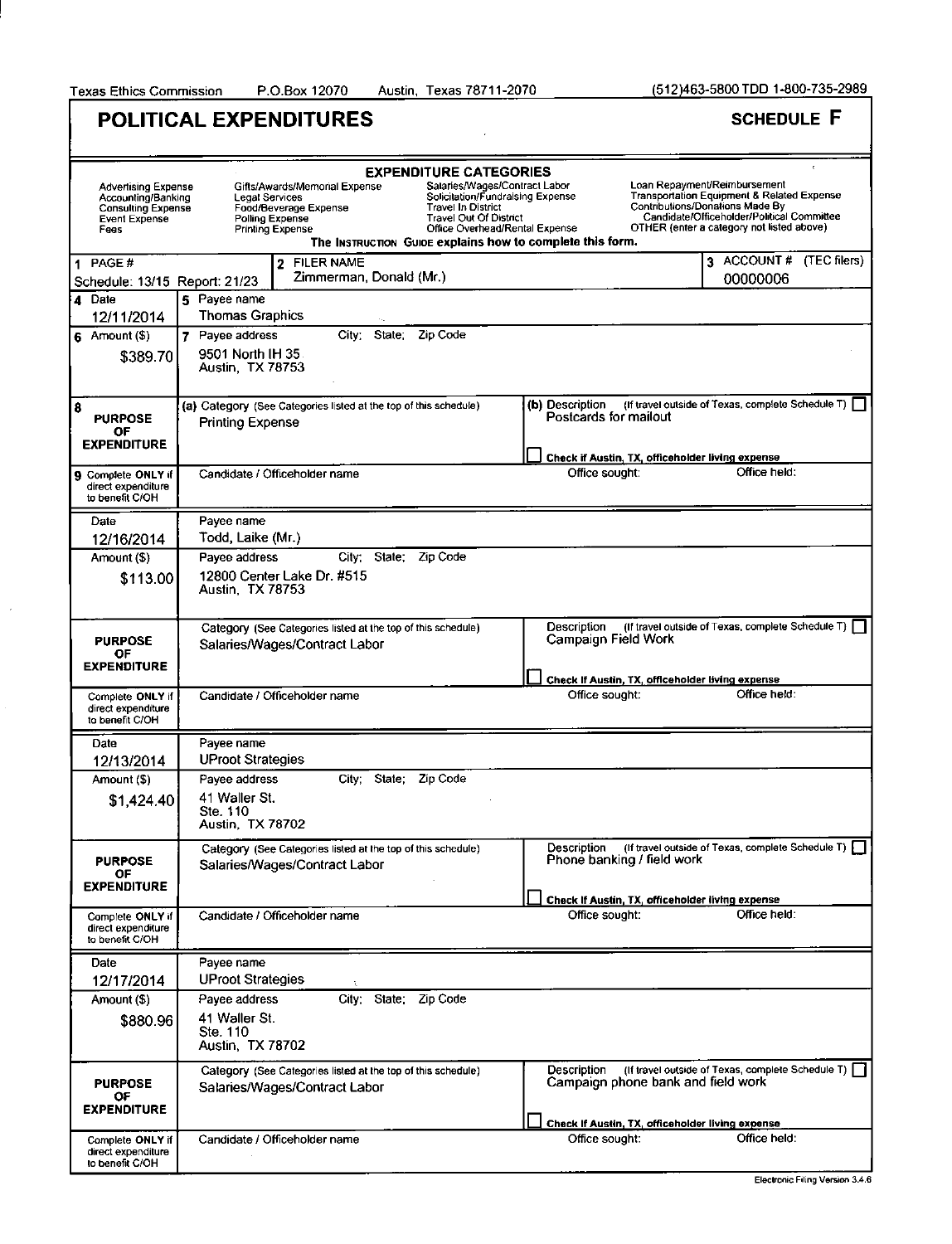Austin, Texas 78711-2070

 $\overline{a}$ 

|                                                                                                               | <b>POLITICAL EXPENDITURES</b>                                                                                                                                                                                                                                                                                                                                                             |                                                                                            | <b>SCHEDULE F</b>                                                                                                                                                                                        |
|---------------------------------------------------------------------------------------------------------------|-------------------------------------------------------------------------------------------------------------------------------------------------------------------------------------------------------------------------------------------------------------------------------------------------------------------------------------------------------------------------------------------|--------------------------------------------------------------------------------------------|----------------------------------------------------------------------------------------------------------------------------------------------------------------------------------------------------------|
| <b>Advertising Expense</b><br>Accounting/Banking<br><b>Consulting Expense</b><br><b>Event Expense</b><br>Fees | <b>EXPENDITURE CATEGORIES</b><br>Salaries/Wages/Contract Labor<br>Gifts/Awards/Memorial Expense<br>Solicitation/Fundraising Expense<br>Legal Services<br>Food/Beverage Expense<br><b>Travel In District</b><br>Polling Expense<br><b>Travel Out Of District</b><br>Office Overhead/Rental Expense<br><b>Printing Expense</b><br>The INSTRUCTION GUIDE explains how to complete this form. |                                                                                            | Loan Repayment/Reimbursement<br>Transportation Equipment & Related Expense<br>Contributions/Donations Made By<br>Candidate/Officeholder/Political Committee<br>OTHER (enter a category not listed above) |
| 1 PAGE#<br>Schedule: 14/15 Report: 22/23                                                                      | <b>FILER NAME</b><br>$\mathbf{2}$<br>Zimmerman, Donald (Mr.)                                                                                                                                                                                                                                                                                                                              |                                                                                            | 3 ACCOUNT # (TEC filers)<br>00000006                                                                                                                                                                     |
| 4 Date<br>12/10/2014                                                                                          | 5 Payee name<br><b>Walmart Superstore</b>                                                                                                                                                                                                                                                                                                                                                 |                                                                                            |                                                                                                                                                                                                          |
| $6$ Amount $($ \$)<br>\$42.22                                                                                 | City: State:<br>Zip Code<br>7 Payee address<br>8201 N Fm 620<br>Austin, TX 78726                                                                                                                                                                                                                                                                                                          |                                                                                            |                                                                                                                                                                                                          |
| 8<br><b>PURPOSE</b><br>OF<br><b>EXPENDITURE</b>                                                               | (a) Category (See Categories listed at the top of this schedule)<br>Solicitation/Fundraising Expense                                                                                                                                                                                                                                                                                      | <b>(b)</b> Description<br>Mail out supplies                                                | (If travel outside of Texas, complete Schedule T)                                                                                                                                                        |
| Complete ONLY if<br>9<br>direct expenditure<br>to benefit C/OH                                                | Candidate / Officeholder name                                                                                                                                                                                                                                                                                                                                                             | Check if Austin, TX, officeholder living expense<br>Office sought:                         | Office held:                                                                                                                                                                                             |
| Date<br>12/15/2014                                                                                            | Payee name<br><b>Walmart Superstore</b>                                                                                                                                                                                                                                                                                                                                                   |                                                                                            |                                                                                                                                                                                                          |
| Amount (\$)                                                                                                   | City; State; Zip Code<br>Payee address                                                                                                                                                                                                                                                                                                                                                    |                                                                                            |                                                                                                                                                                                                          |
| \$10.70                                                                                                       | 8201 N Fm 620<br>Austin, TX 78726                                                                                                                                                                                                                                                                                                                                                         |                                                                                            |                                                                                                                                                                                                          |
| <b>PURPOSE</b><br>ОF<br><b>EXPENDITURE</b>                                                                    | Category (See Categories listed at the top of this schedule)<br>Advertising Expense                                                                                                                                                                                                                                                                                                       | Description<br>Electioneering supplies<br>Check if Austin, TX, officeholder living expense | (If travel outside of Texas, complete Schedule T)                                                                                                                                                        |
| Complete ONLY if<br>direct expenditure<br>to benefit C/OH                                                     | Candidate / Officeholder name                                                                                                                                                                                                                                                                                                                                                             | Office sought:                                                                             | Office held:                                                                                                                                                                                             |
| Date<br>12/10/2014                                                                                            | Payee name<br>Watson, Greg (Mr.)                                                                                                                                                                                                                                                                                                                                                          |                                                                                            |                                                                                                                                                                                                          |
| Amount (\$)                                                                                                   | City State;<br>Zip Code<br>Payee address                                                                                                                                                                                                                                                                                                                                                  |                                                                                            |                                                                                                                                                                                                          |
| \$55.00                                                                                                       | 1916 Miles Ave<br>Austin, TX 78745                                                                                                                                                                                                                                                                                                                                                        |                                                                                            |                                                                                                                                                                                                          |
| <b>PURPOSE</b><br>ΟF<br><b>EXPENDITURE</b>                                                                    | Category (See Categories listed at the top of this schedule)<br>Salaries/Wages/Contract Labor                                                                                                                                                                                                                                                                                             | Description<br>Office help<br>Check If Austin, TX, officeholder living expense             | (If travel outside of Texas, complete Schedule T)                                                                                                                                                        |
| Complete ONLY if<br>direct expenditure<br>to benefit C/OH                                                     | Candidate / Officeholder name                                                                                                                                                                                                                                                                                                                                                             | Office sought:                                                                             | Office held:                                                                                                                                                                                             |
| Date<br>12/22/2014                                                                                            | Payee name<br>Watson, Greg (Mr.)                                                                                                                                                                                                                                                                                                                                                          |                                                                                            |                                                                                                                                                                                                          |
| Amount (\$)<br>\$35.00                                                                                        | City; State; Zip Code<br>Pavee address<br>1916 Miles Ave<br>Austin, TX 78745                                                                                                                                                                                                                                                                                                              |                                                                                            |                                                                                                                                                                                                          |
| <b>PURPOSE</b><br>ОF<br><b>EXPENDITURE</b>                                                                    | Category (See Categories listed at the top of this schedule)<br>Salaries/Wages/Contract Labor                                                                                                                                                                                                                                                                                             | Description<br>Office work<br>Check if Austin, TX, officeholder living expense             | (If travel outside of Texas, complete Schedule T)                                                                                                                                                        |
| Complete ONLY if<br>direct expenditure<br>to benefit C/OH                                                     | Candidate / Officeholder name                                                                                                                                                                                                                                                                                                                                                             | Office sought:                                                                             | Office held:                                                                                                                                                                                             |